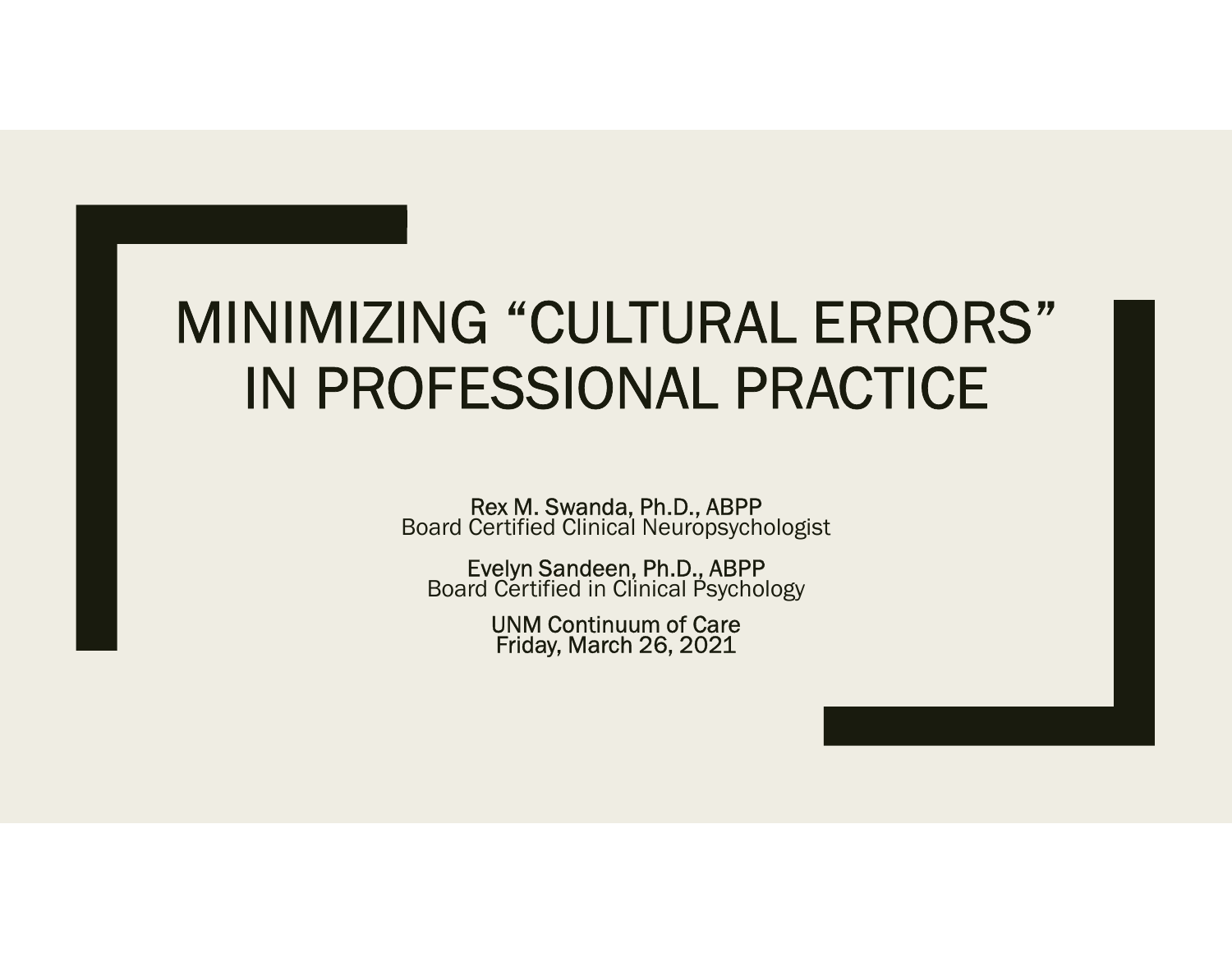#### Acknowledgements

Acknowledgements<br>■ REFERENCE<br>- Sandeen, E., Moore, K.M., and Swanda, R.M. (2018). Reflective Local Practice: A pragmatic framework for improving culturally competent practice in psychology. Professional Psychology: Research and Practice, 49, 142- 150. http://dx.doi.org/10/1037/pro0000183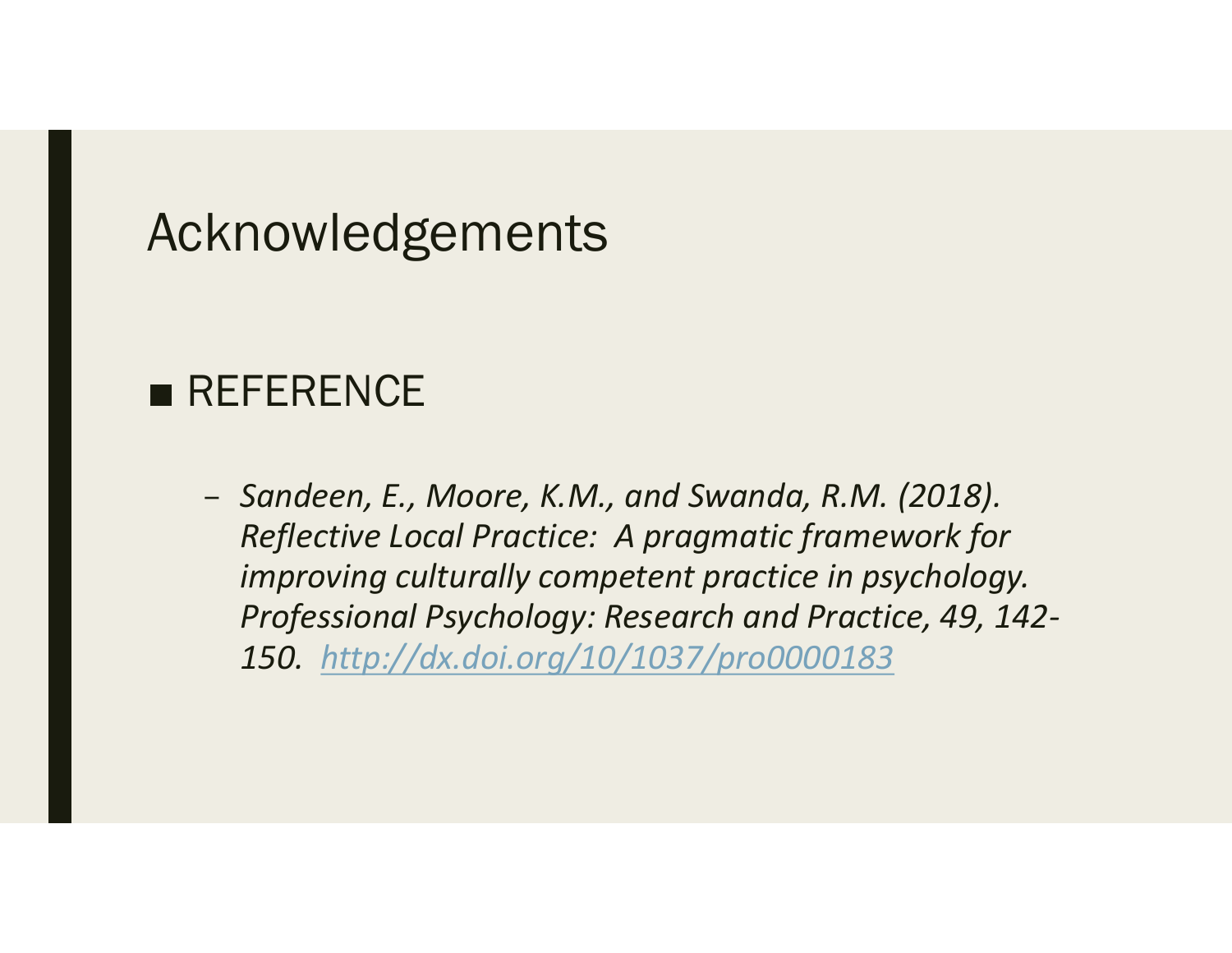# Training Experience in Cultural Diversity

- **aining Experience in Cultural Diversity**<br>■ What is the most recent cultural diversity training you<br>received? received?
- What is the most recent cultural Diversity<br>■ What is the most recent cultural diversity training you<br>received?<br>■ What is the best cultural training experience you have<br>been involved in? been involved in?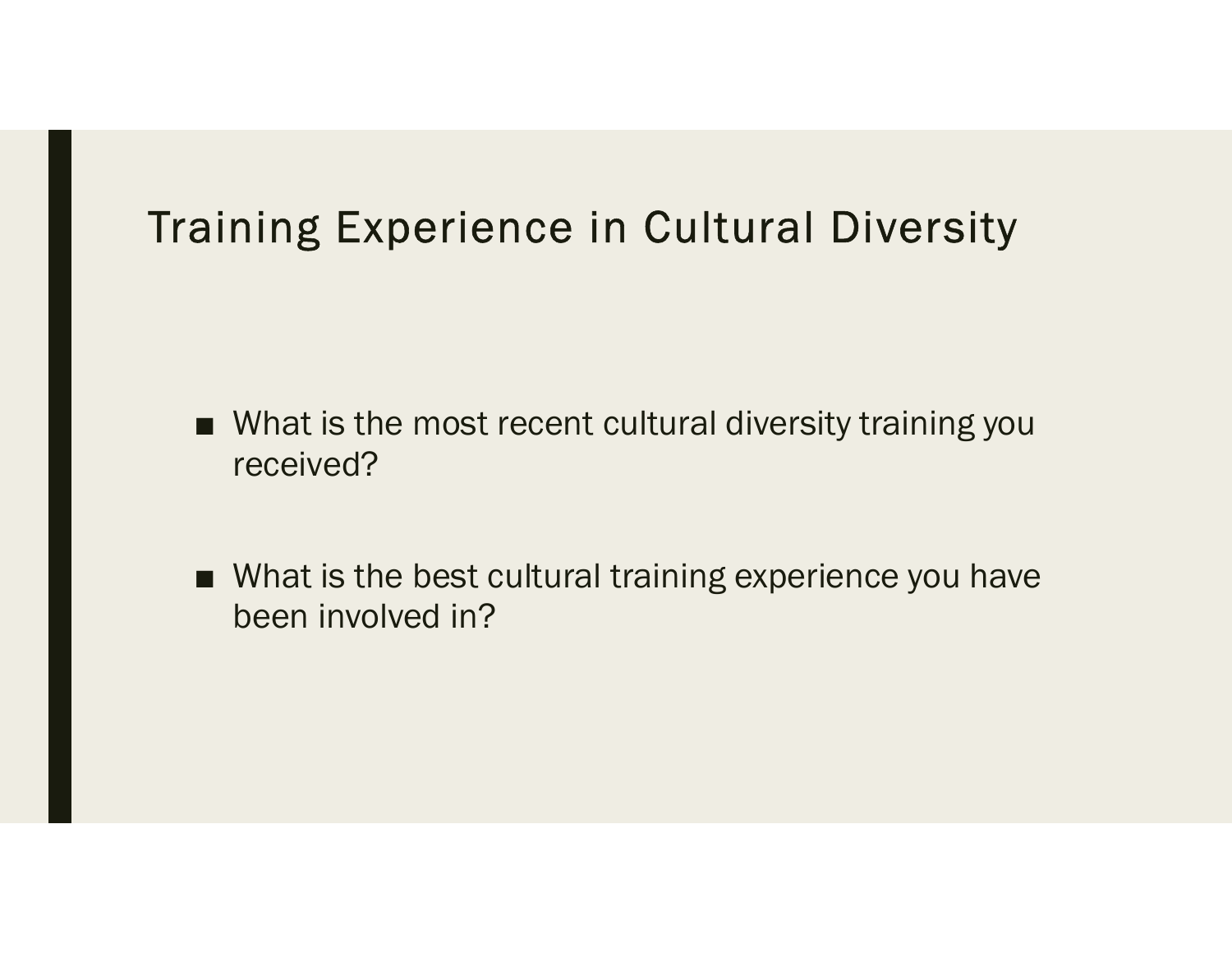## Historical Perspectives on Culture in Professional **Practice** -<br>
Historical Perspectives on Culture<br>
Practice<br>
■ Cultural Blindness<br>
■ Consciousness Raising<br>
■ Emphasis on Education about Specific Cultural -<br>
Historical Perspectives on Curactice<br>
- Cultural Blindness<br>
- Consciousness Raising<br>
- Emphasis on Education about Specific (<br>- Intersectionality and Self-Awareness **Historical Perspectives on Culture in Professional<br>Practice**<br>■ Cultural Blindness<br>■ Consciousness Raising<br>■ Emphasis on Education about Specific Cultural Characteristics<br>■ Intersectionality and Self-Awareness - Historical Perspectives on Culture in F<br>
- Practice<br>
- Cultural Blindness<br>
- Consciousness Raising<br>
- Emphasis on Education about Specific Cultural Chara<br>
- Intersectionality and Self-Awareness<br>
- WHERE ARE YOU ON YOUR

- 
- 
- 
- 
- Cultural Blindness<br>■ Consciousness Raising<br>■ Emphasis on Education about Specific Cultu<br>■ Intersectionality and Self-Awareness<br>■ WHERE ARE YOU ON YOUR CULTURAL PATH?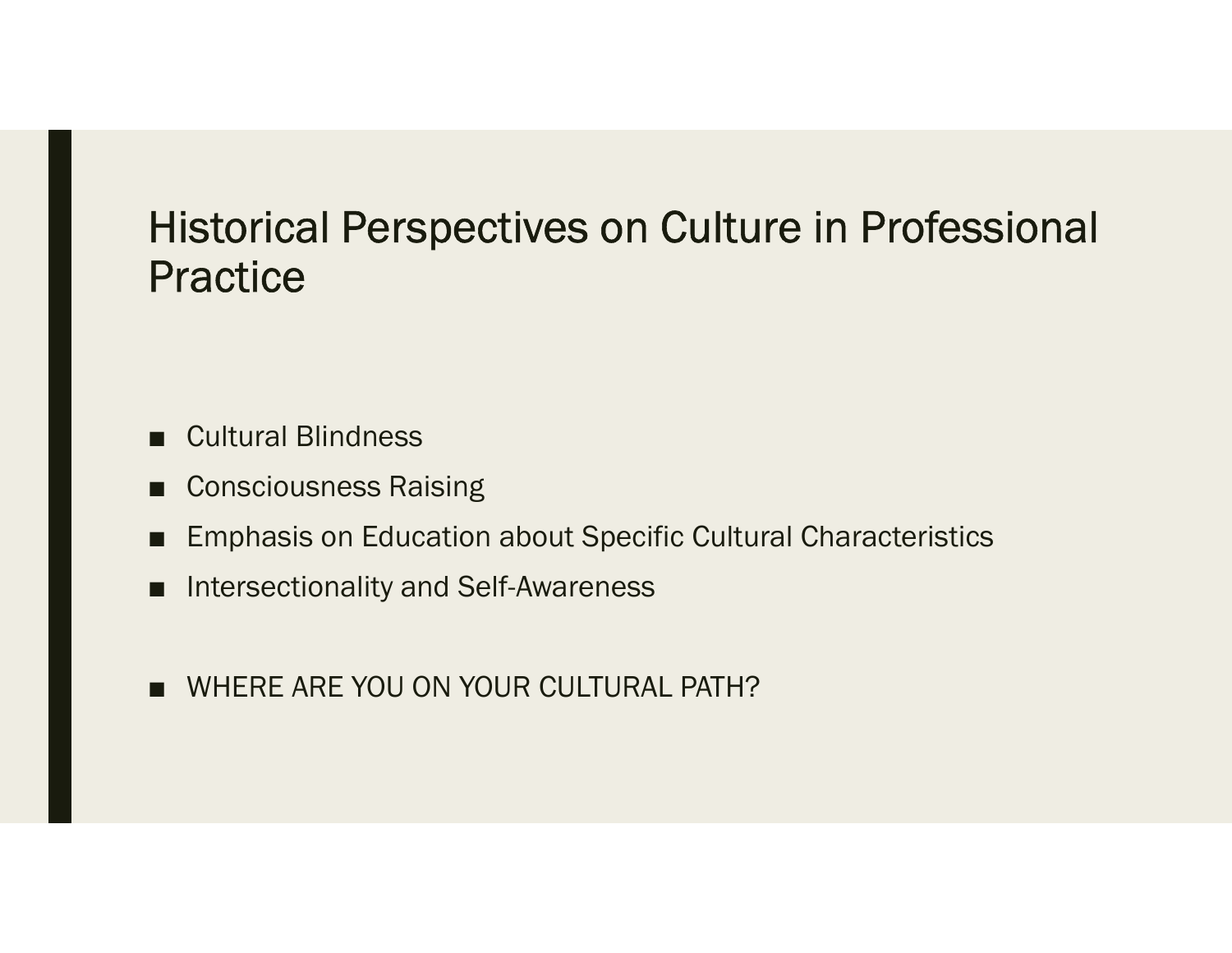#### What is Culture?

- Culture is an umbrella term which encompasses the social<br>
behavior and norms found in human societies, as well as<br>
the knowledge, beliefs, arts, laws, customs, capabilities,<br>
and having the individuals of the maniforms behavior and norms found in human societies, as well as the knowledge, beliefs, arts, laws, customs, capabilities, and habits of the individuals in these groups. Wikipedia ■ Culture is an umbrella term which encompasses the social<br>behavior and norms found in human societies, as well as<br>the knowledge, beliefs, arts, laws, customs, capabilities,<br>and habits of the individuals in these groups.
- of Culture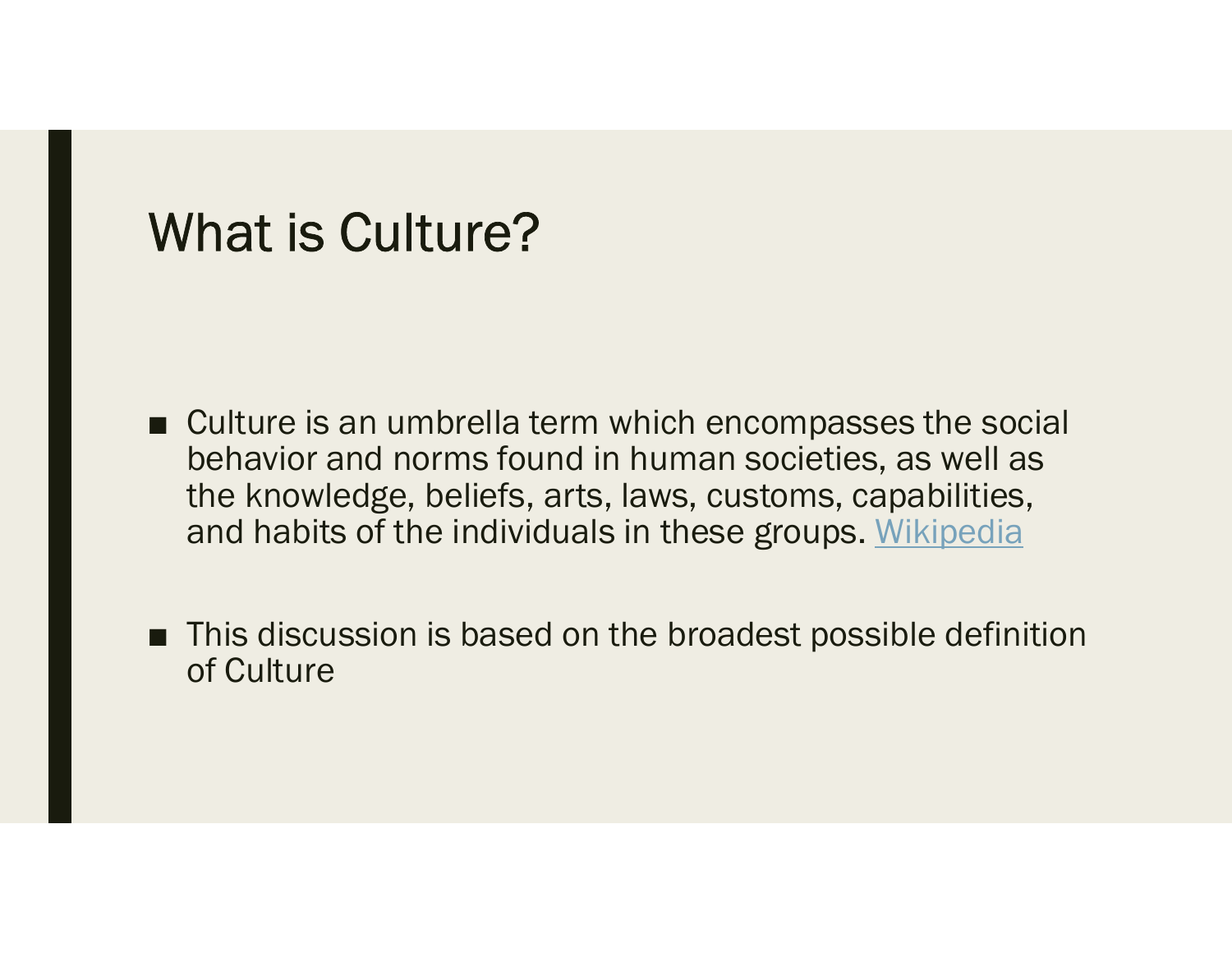# GOALS for Cultural Competence Training for Professionals GOALS for Cultural Competence Tr<br>Professionals<br>■ Apply ideas to any cultural community<br>■ Use realistic principles that are likely to reach across<br>divide, regardless of cultural background<br>■ Expect the professional who is **GOALS for Cultural Competence Training •**<br>Professionals<br>■ Apply ideas to any cultural community<br>■ Use realistic principles that are likely to reach across the cultural divide, regardless of cultural background<br>■ Expect t **GOALS for Cultural Competence Training for**<br> **Professionals**<br>
■ Apply ideas to any cultural community<br>
■ Use realistic principles that are likely to reach across the cultural<br>
divide, regardless of cultural background<br>
■ ■ Since it is not realistic to any cultural competence Training for<br>
■ Apply ideas to any cultural community<br>
■ Use realistic principles that are likely to reach across the cultural<br>
divide, regardless of cultural backgro

- 
- 
- 
- Since it is not realistic to gain expert knowledge of the culture of everyone we work with, emphasize training and tools that will improve effective cultural communication with everyone
- Are there any professional situations to which a model of cultural competence should NOT be applied?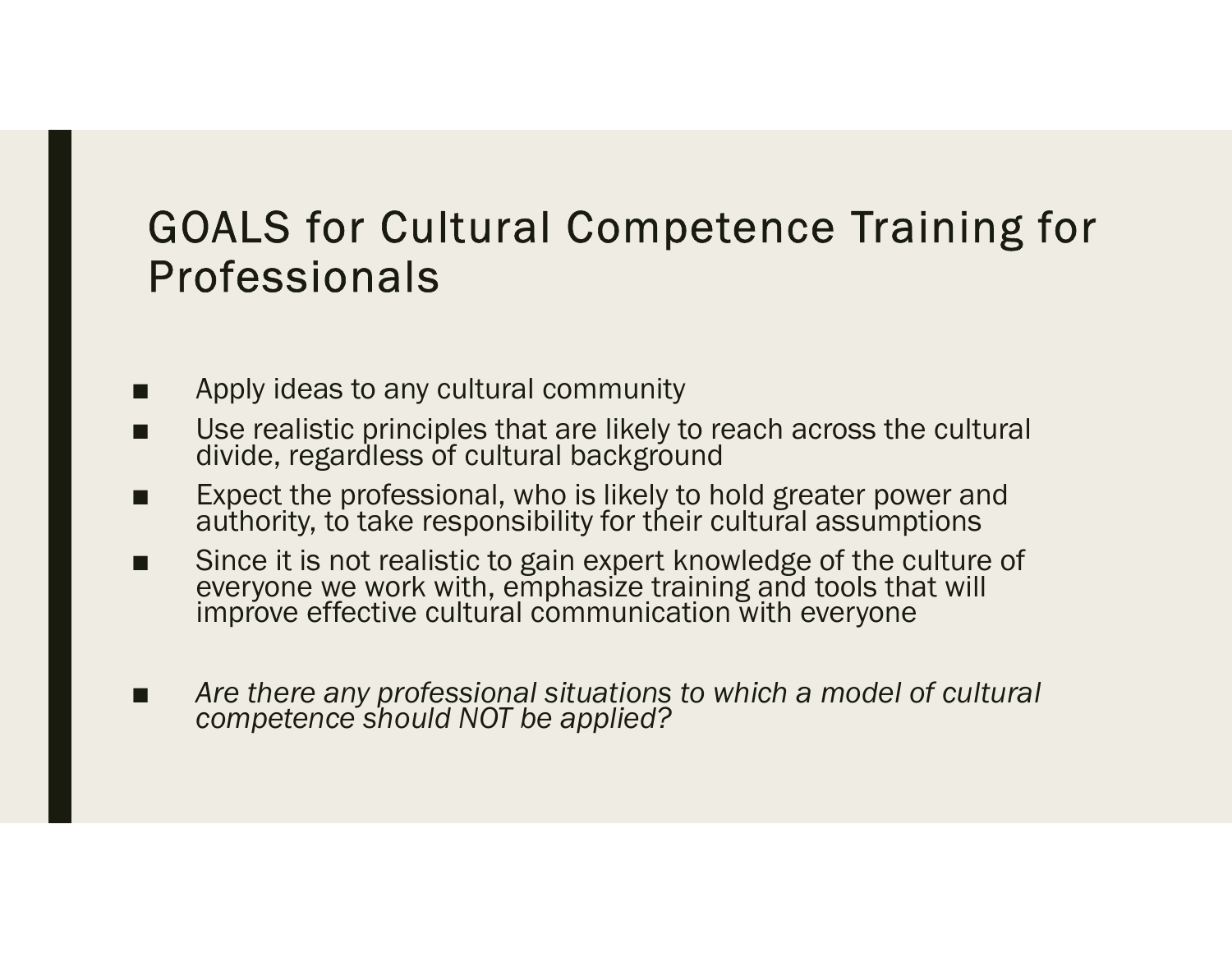# Cultural Competence Training Models |<br>| Informational approach<br>| Self-Reflective approach<br>| These are not mutually exclusive

- Informational approach
- 
- These are not mutually exclusive
- An effective cultural presence requires both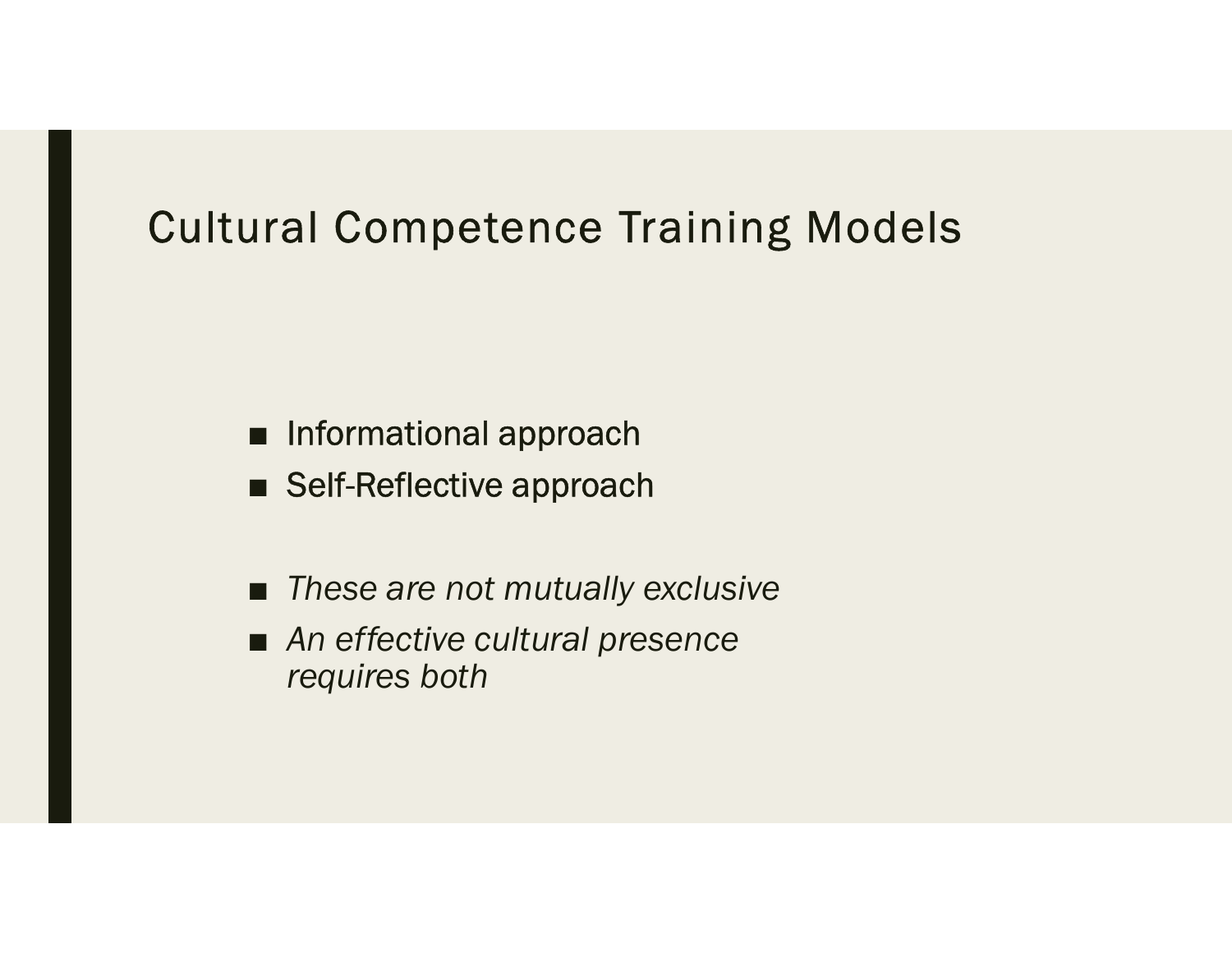#### INFORMATIONAL APPROACH to Cultural Competence

- Emphasizes an instructional or didactic approach to learning about a defined cultural group
- Focused on "Otherness," learning about the "Other"
- ■Assumes the professional is part of "majority" culture
- Often involves exploration of in-group vs. out-group differences, either implicitly or explicitly
- Relies on "expert" knowledge to learn about a defined cultural group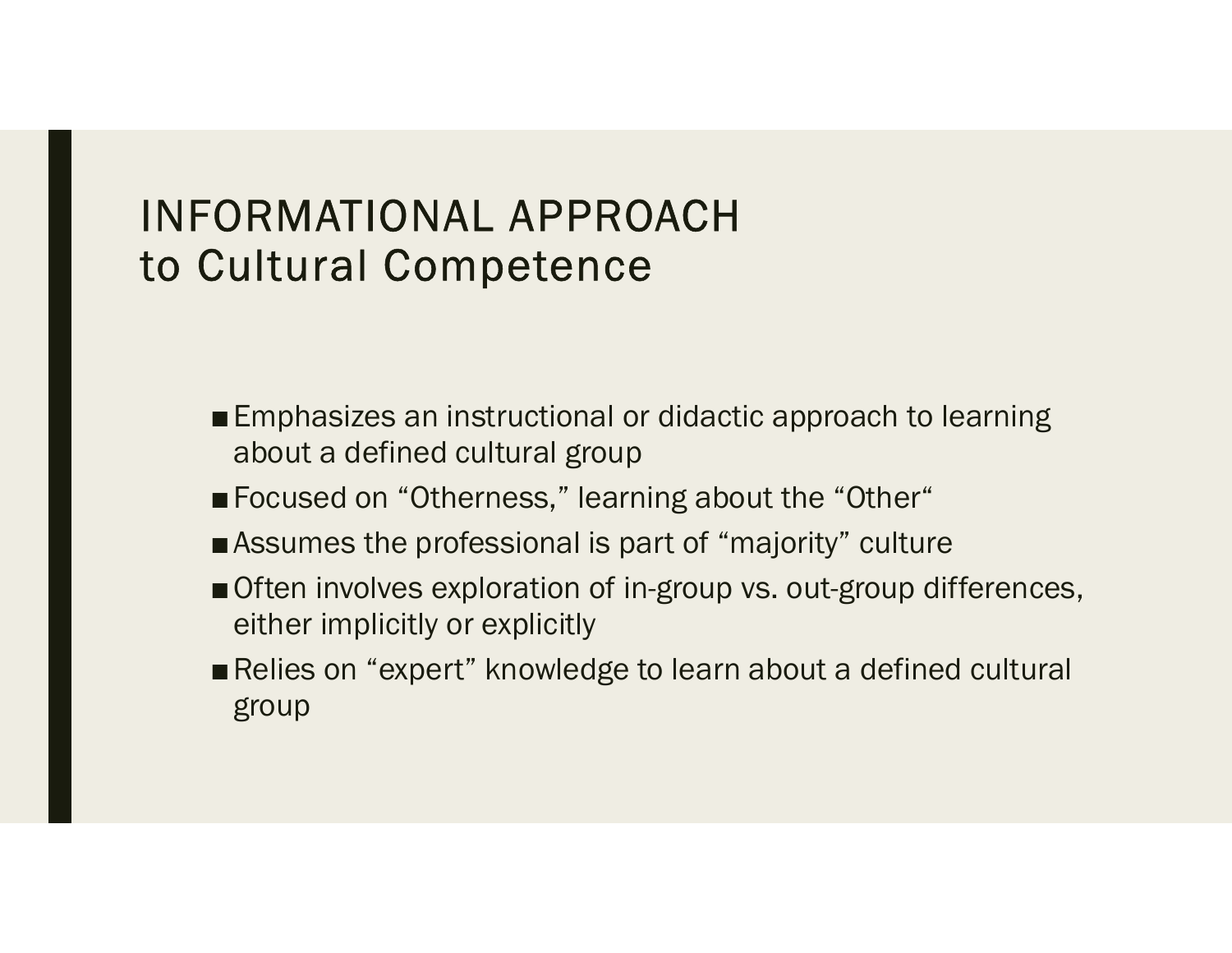#### SELF-REFLECTIVE APPROACH to Cultural Competence

- –Goal of identifying, clarifying and making explicit the ELF-REFLECTIVE APPROACH<br>Cultural Competence<br>Goal of identifying, clarifying and making explicit the<br>assumptions we all hold about other persons and situations<br>Focuses on "Self" through self-examination<br>Seeks to explore the
- 
- ELF-REFLECTIVE APPROACH<br>
COMBINET COMPORT COMBINED CONTINUES<br>
 Goal of identifying, clarifying and making explicit the<br>
assumptions we all hold about other persons and sit<br>
 Focuses on "Self" through self-examination<br>
 –Seeks to explore the impact of our assumptions on interactions with others
- –Emphasizes cultural competence through self-awareness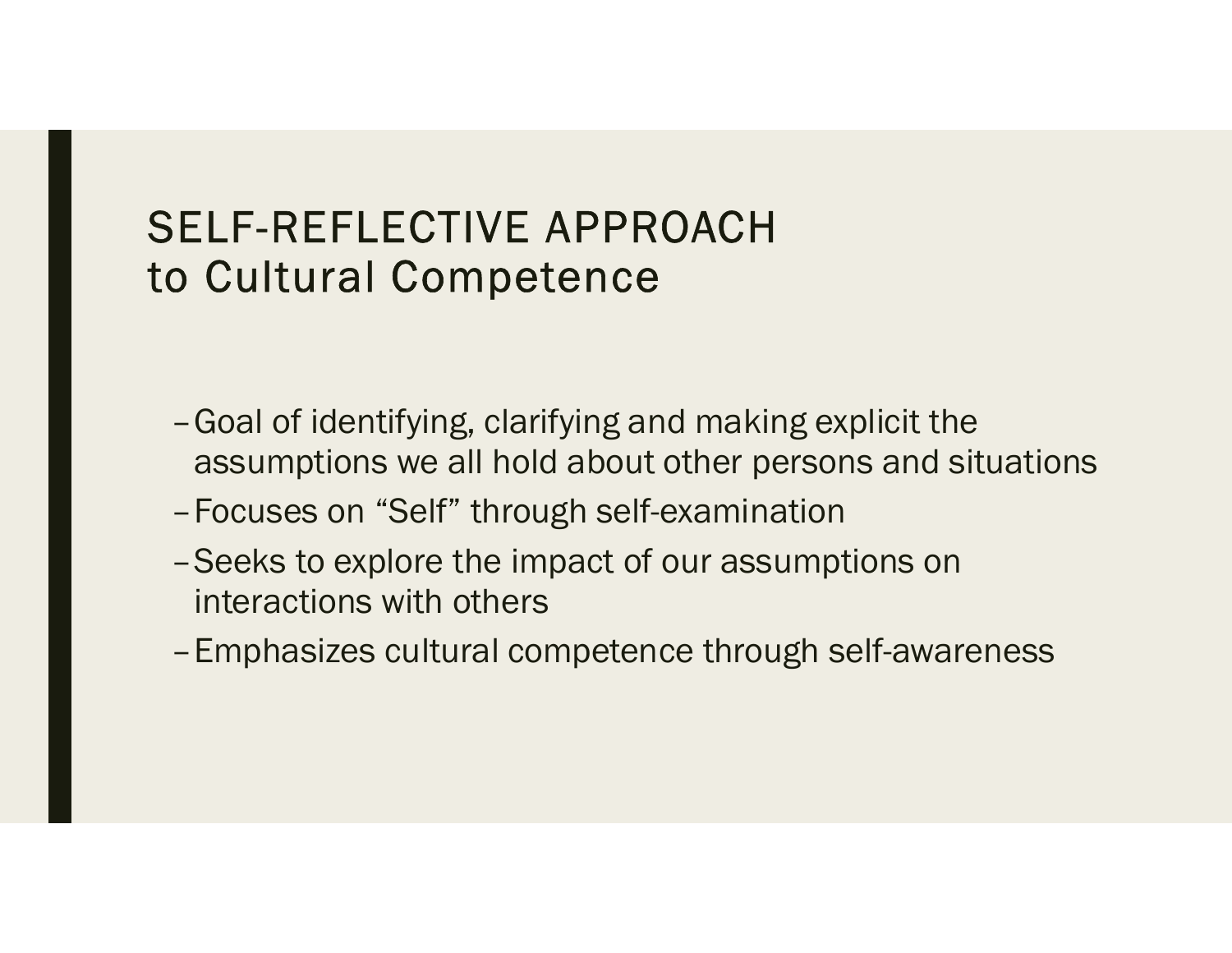## RLP: REFLECTIVE LOCAL PRACTICE

Emphasizes both INFORMATIONAL and SELF-REFLECTIVE approaches for improving and maintaining professional cultural competence.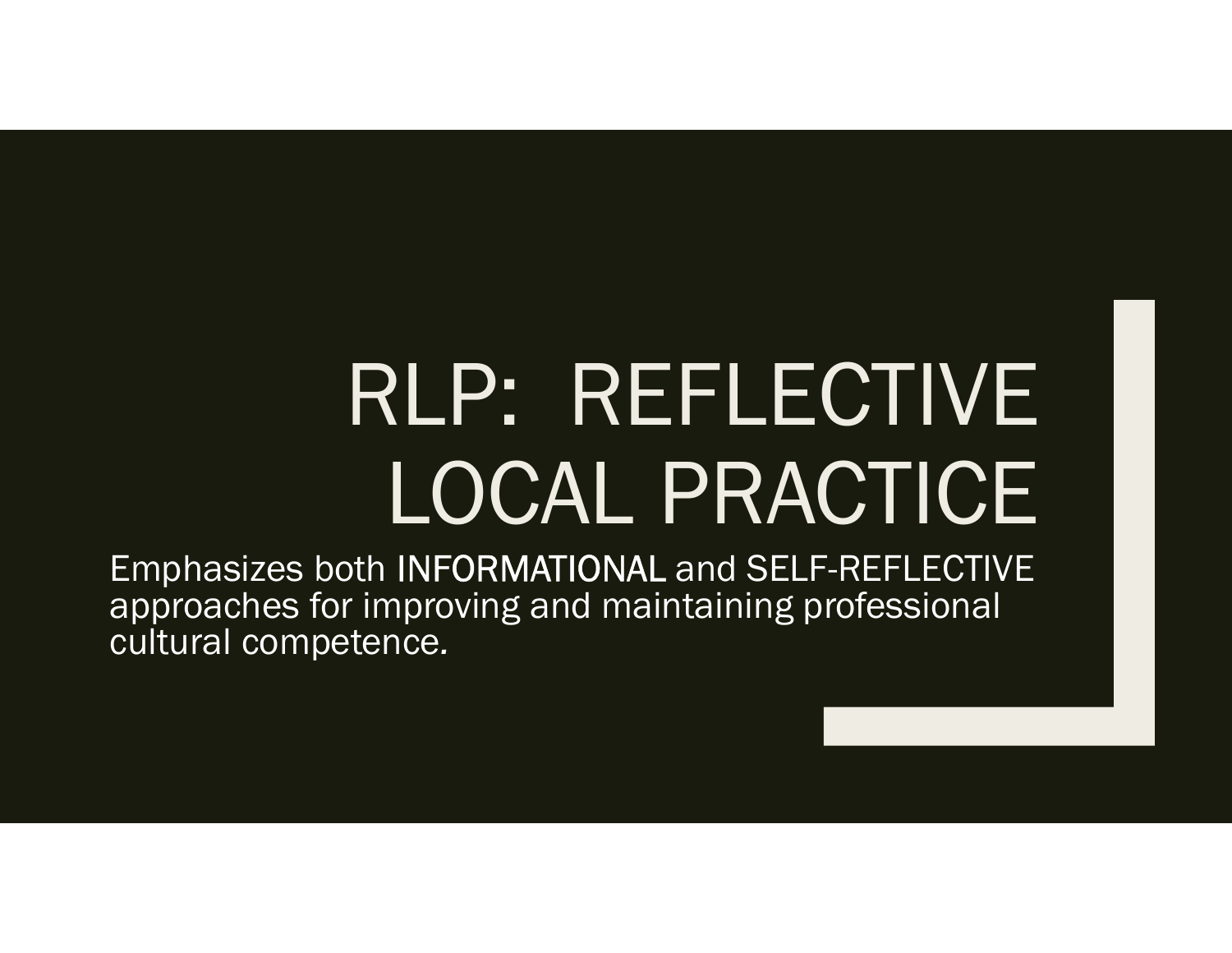#### Reflective Local Practice

- 
- Reflective Local Practice<br>
 The term serves as a mnemonic device<br>
 "Reflective" refers to self-awareness of one's own assumptic<br>
increased awareness of implicit biases in order to increase t ■ The term serves as a mnemonic device<br>■ "Reflective" refers to self-awareness of one's own assumptions and<br>increased awareness of implicit biases in order to increase the likelihood<br>that the patient will benefit from pro increased awareness of implicit biases in order to increase the likelihood eflective Local Practice<br>The term serves as a mnemonic device<br>"Reflective" refers to self-awareness of one's own assumptions a<br>increased awareness of implicit biases in order to increase the lil<br>that the patient will benef
- The term serves as a mnemonic device<br>
 "Reflective" refers to self-awareness of one's own assumptions and<br>
increased awareness of implicit biases in order to increase the likelihood<br>
that the patient will benefit from and knowledge about specific cultures that are likely to be represented within the professional's practice. ■ The term serves as a mnemonic device<br>
■ "Reflective" refers to self-awareness of one's own assumptions and<br>
increased awareness of implicit biases in order to increase the likelihood<br>
that the patient will benefit from
- to bring cultural awareness and sensitivity into the professional's practice.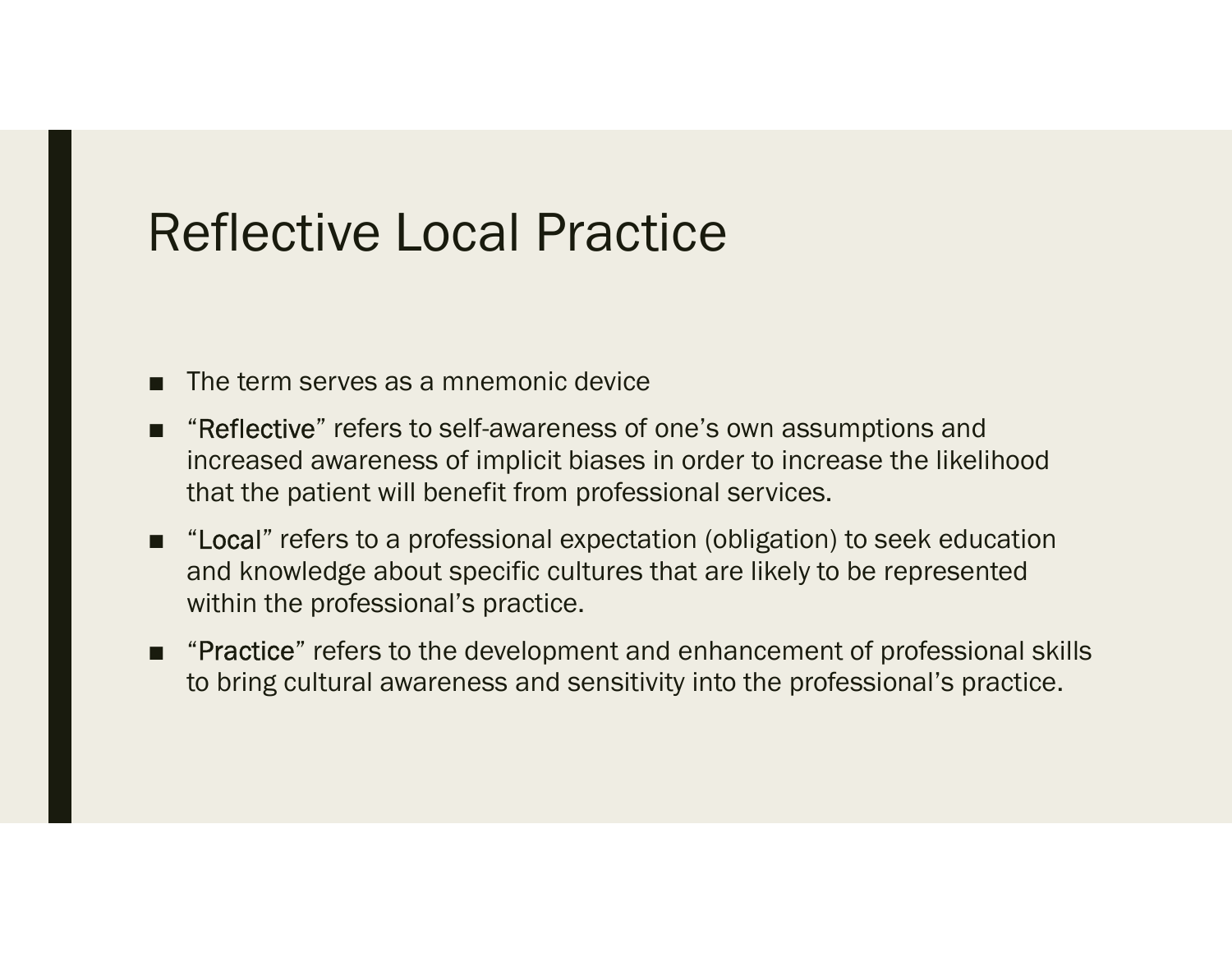#### Assumptions of RLP

- Universality: Everyone has a culture
- **umptions of RLP**<br>■Universality: Everyone has a culture<br>■Culture is Intersectional: We exist in a Matrix of Cultures<br>■Bias is universal **urificative is example in Example 19**<br>
■Culture is Intersectional: We exist in a Matrix of Cultures<br>
■Culture is ever-shifting<br>
■Bias is universal<br>
■Training must include history and power analyses<br>
■Cultural competence
- Culture is ever-shifting
- Bias is universal
- Training must include history and power analyses
-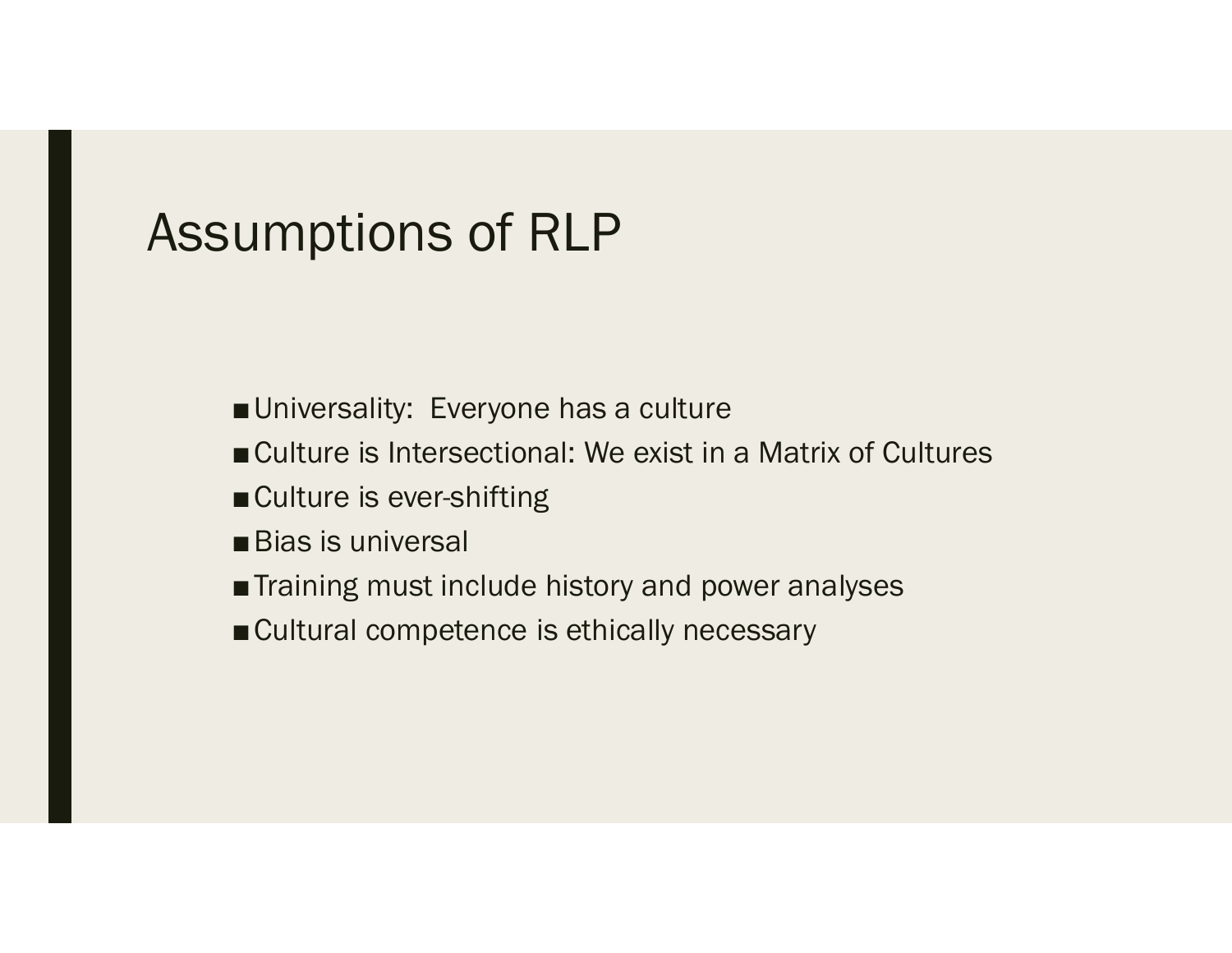## REFLECTION

RLP: Reflective Local Practice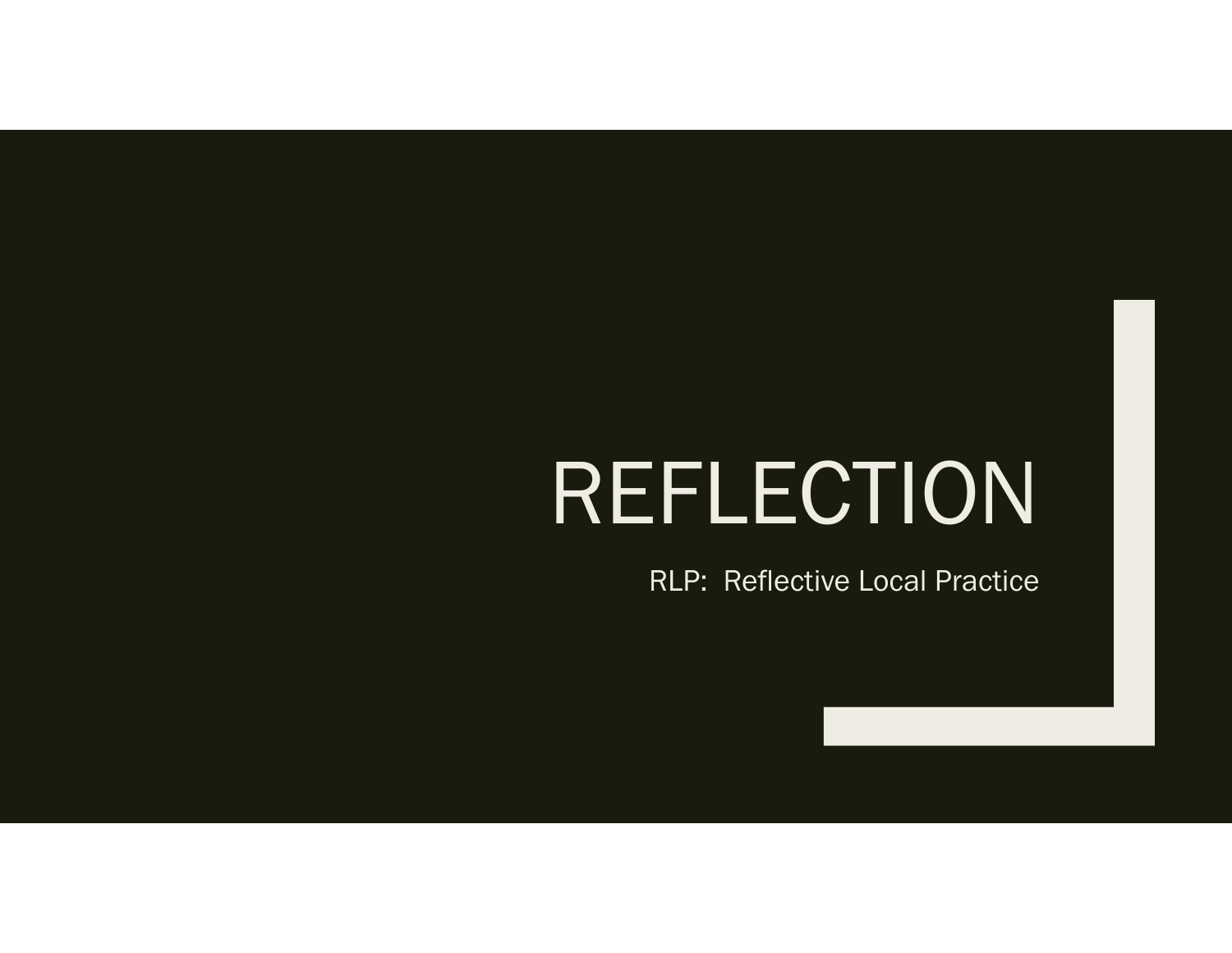- **nproving Communication:**<br> **educing Barriers to Effective Reflection**<br>
■Language how we label ourselves and others in<br>
discussions of culture is often associated with judging,<br>
blaming or shaming, and can lead to shut proving Communication:<br>ducing Barriers to Effective Reflection<br>Language – how we label ourselves and others in<br>discussions of culture – is often associated with judging,<br>blaming or shaming, and can lead to shutting down<br>di blaming or shaming, and can lead to shutting down discussion, avoidance and outright denial Froving Communication:<br>
Colder Conductive Reflection<br>
Language – how we label ourselves and others in<br>
discussions of culture – is often associated with judging,<br>
blaming or shaming, and can lead to shutting down<br>
discussi ■ Language – how we label ourselves and others in<br>discussions of culture – is often associated with judging,<br>blaming or shaming, and can lead to shutting down<br>discussion, avoidance and outright denial<br>- Prejudiced - Older
	-
	-
	-
	-
- wouldn't even want to put into writing?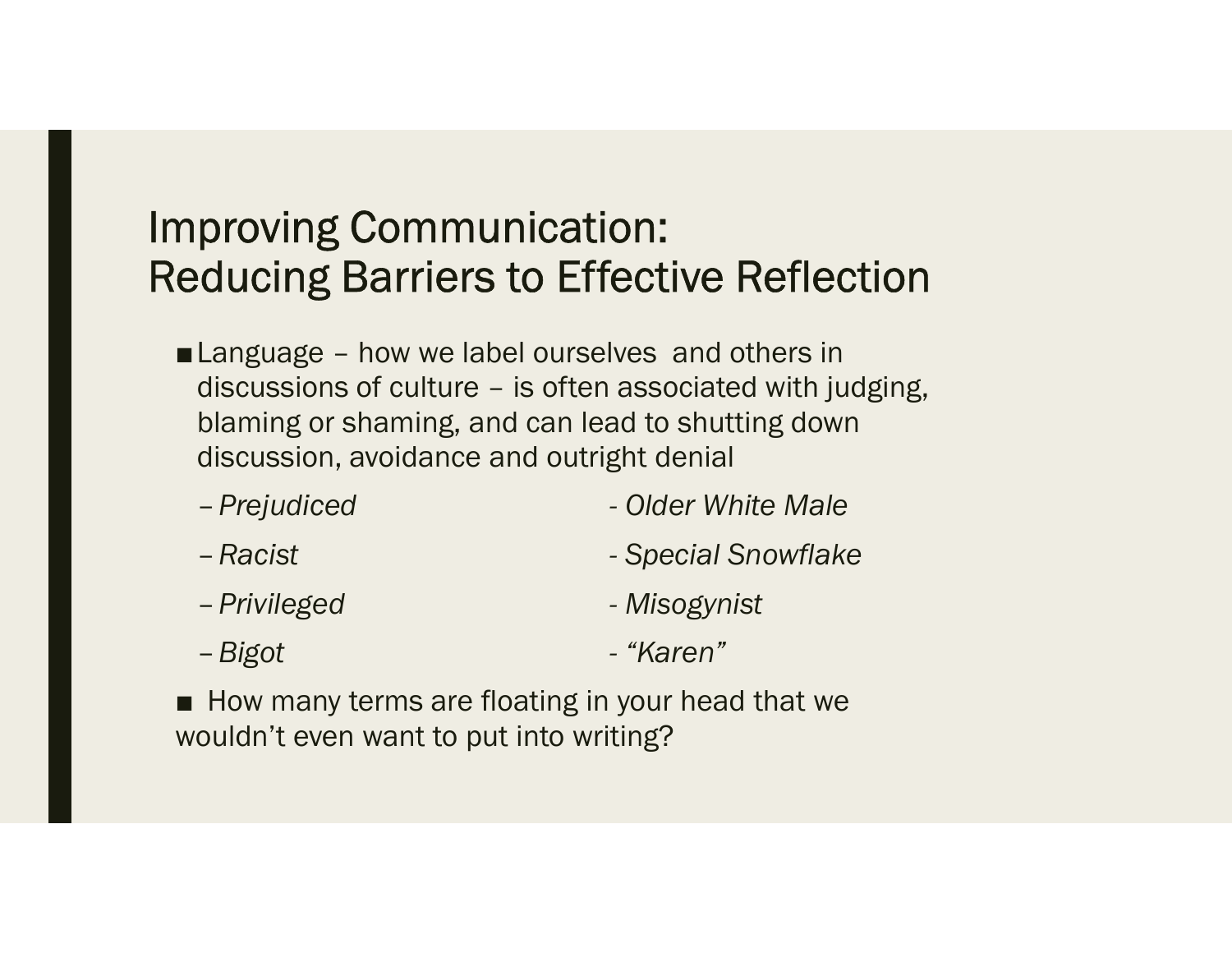■ Mandatory cultural training in the workplace

- –Special challenges for the proverbial older white male, or those who are perceived to hold power
- Challenging for all of us to grapple with culturally proving Communication:<br>
ducing Barriers to Effective Reflection<br>
Mandatory cultural training in the workplace<br>
- Special challenges for the proverbial older white<br>
male, or those who are perceived to hold power<br>
Challengin proving Communication:<br>
ducing Barriers to Effective Reflection<br>
Mandatory cultural training in the workplace<br>
- Special challenges for the proverbial older white<br>
male, or those who are perceived to hold power<br>
Challengin

■We are all challenged by the cultural corrals in which we are raised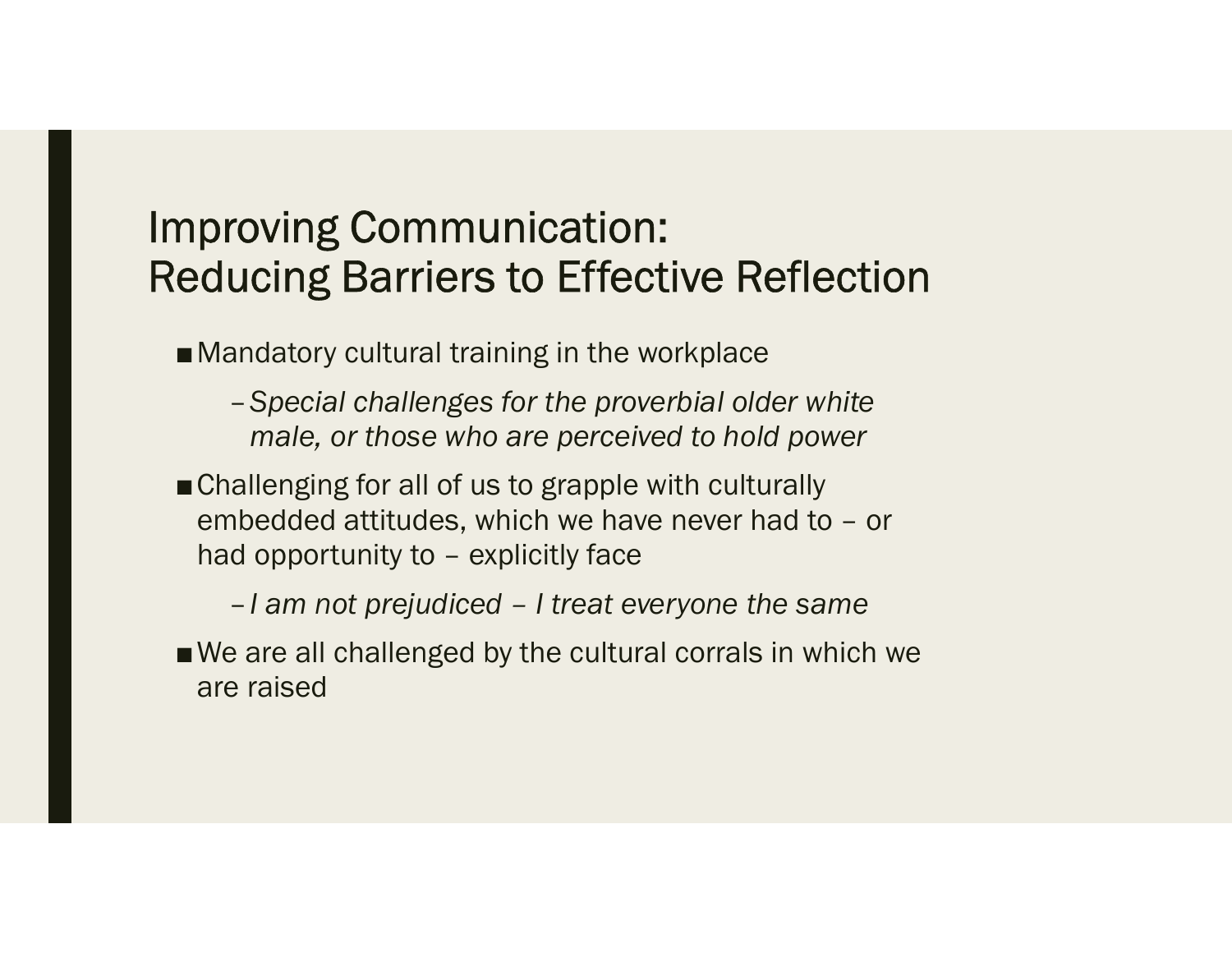#### ■WHAT TO DO?

- –Acknowledge the possibility that our attitudes are shaped by unexamined assumptions
- –Reflect and explore assumptions that underlie attitudes
- –Seek out confirming and disconfirming information and experiences that will reinforce or weaken attitudes

■ EASIER SAID THAN DONE

■ https://implicit.harvard.edu/implicit/takeatest.html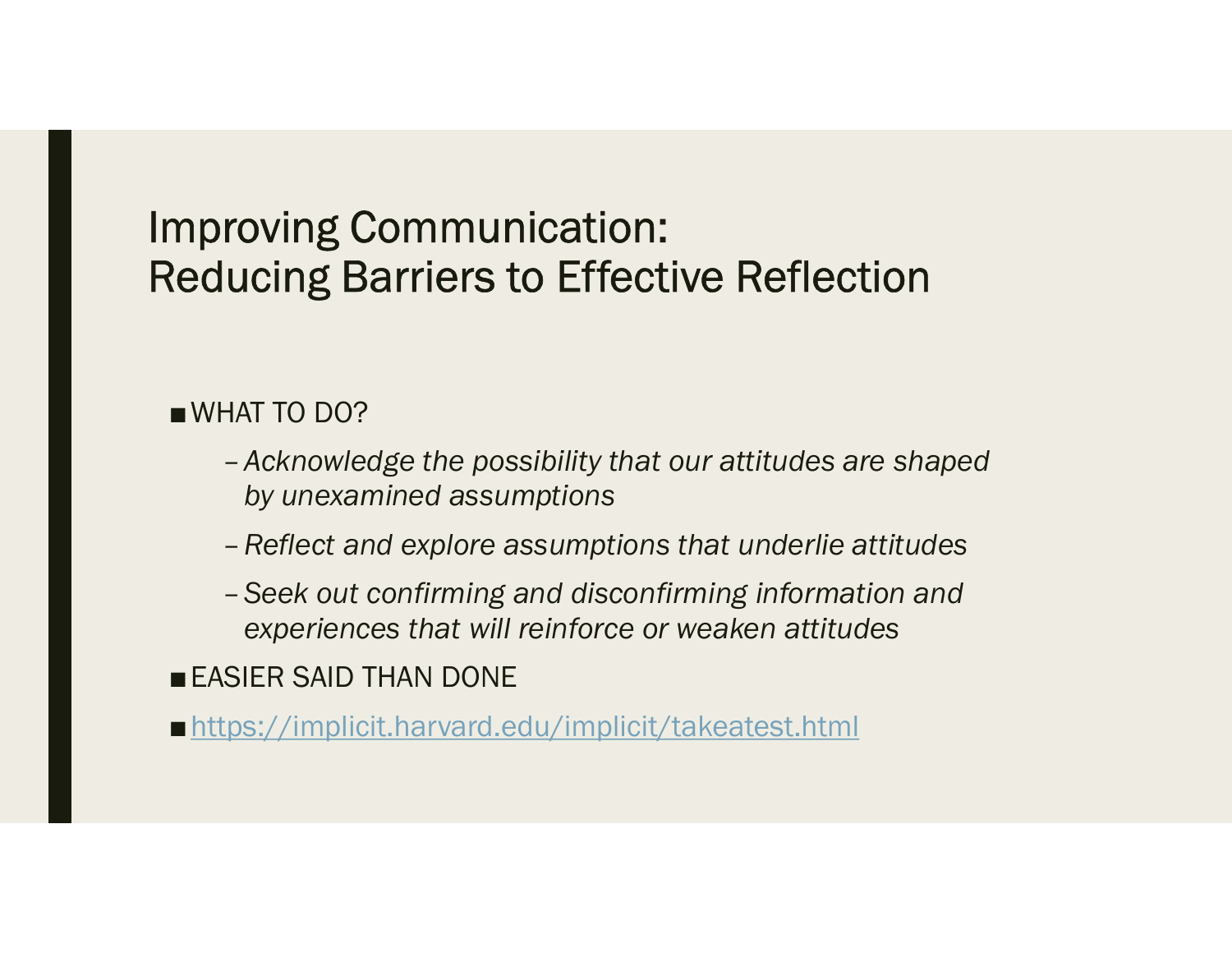■WHAT TO DO?

- –Accept reality that we all hold unquestioned attitudes that are shaped by unexamined assumptions
- –Recognize what a challenge it is, to explore assumptions that underlie lifelong beliefs
- –Give yourself credit for willingness to seek out new information, listen to an alternative news source, check out an ethnic restaurant that is new to you, and try to do one new thing to imagine the worldview of another person
- SET CHANGE INTO MOTION WITH SMALL, DO-ABLE STEPS ■ DEVELOP A HABIT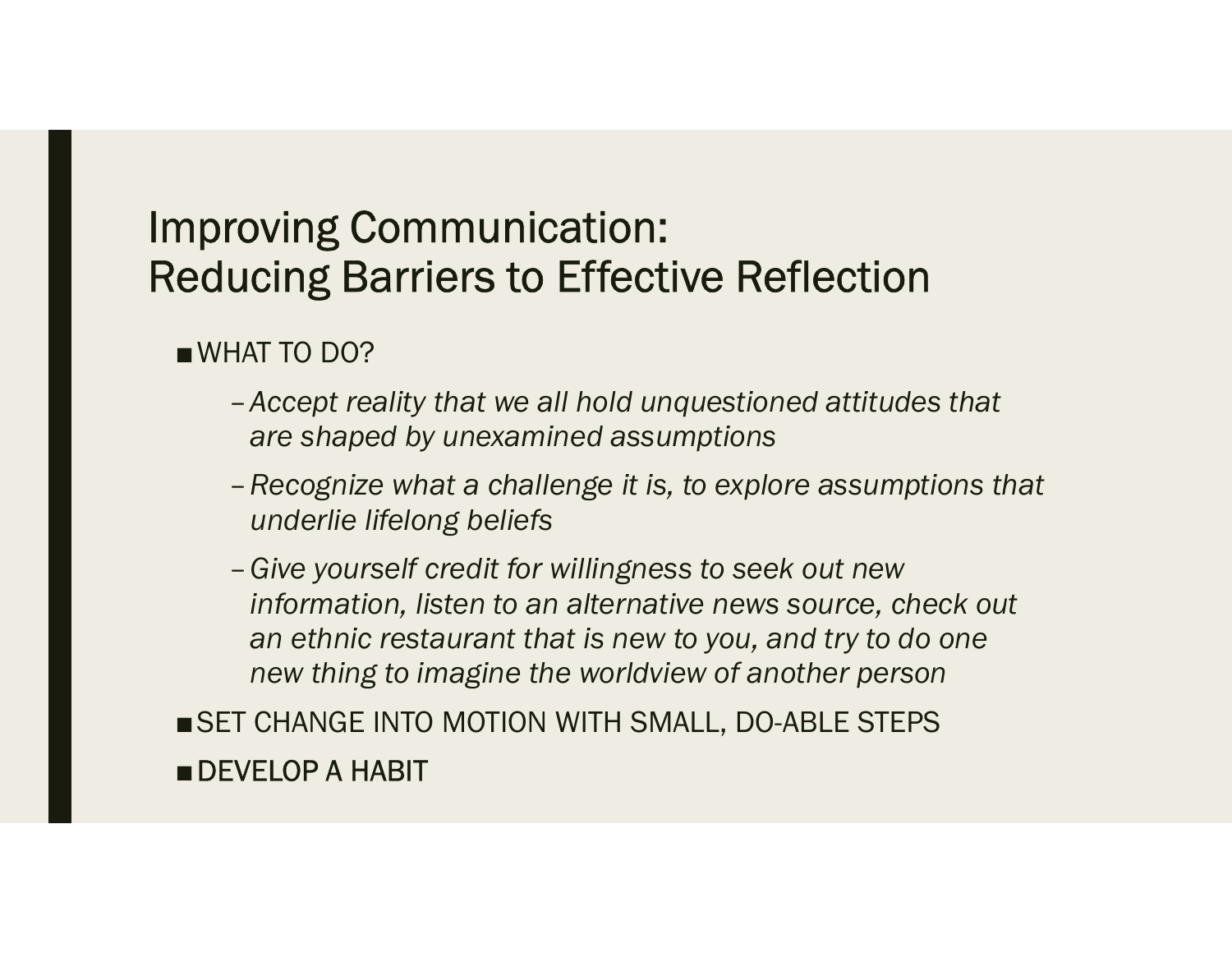■Hot Spots

■Blind Spots

■Soft Spots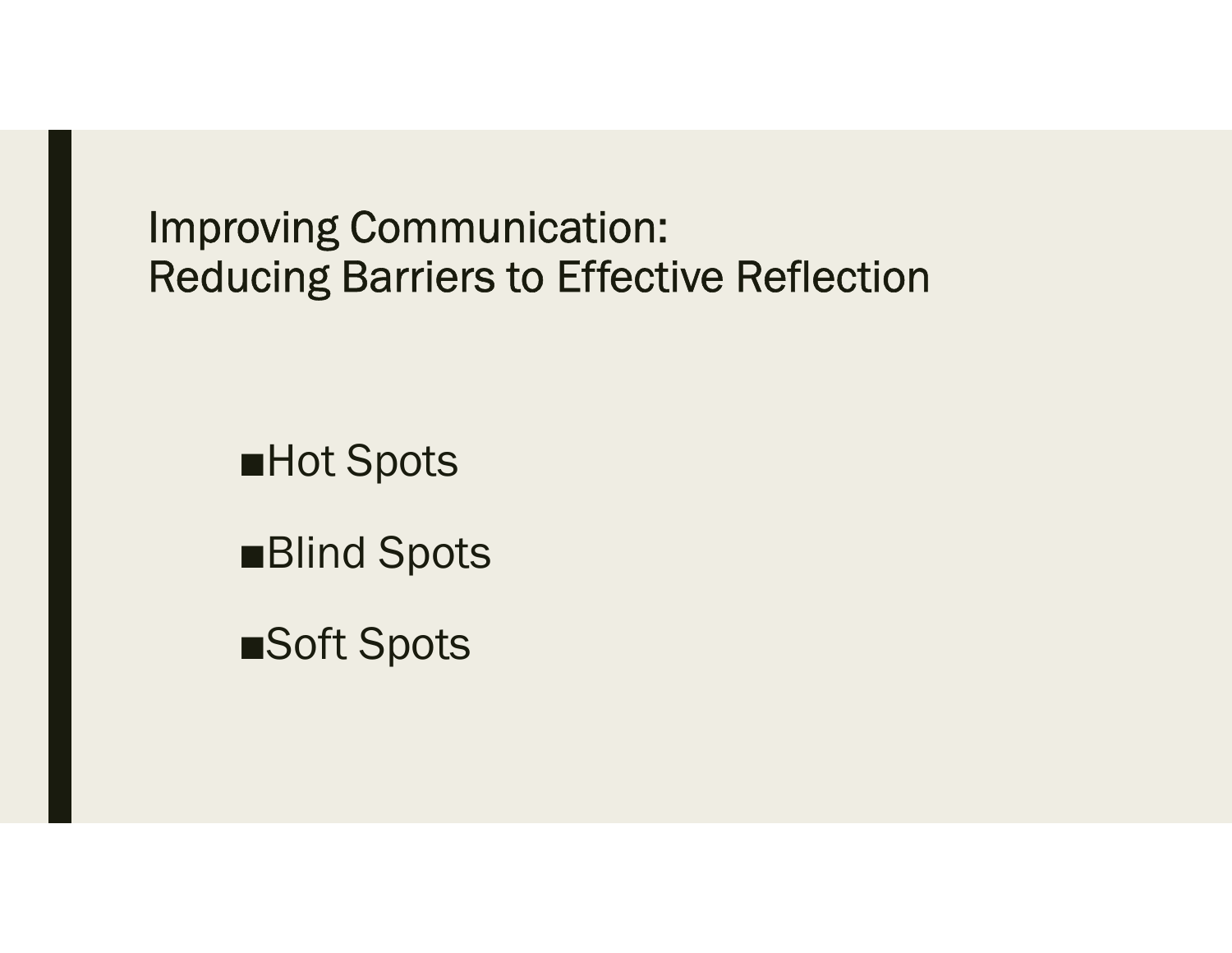#### "Hot Spots"

- ■Strong emotions that are likely to occur when a person has experienced powerlessness, oppression, harm
- "hot" emotion is understandably associated with these experiences
- Unacknowledged hot spots can cause disproportionately strong reactions, with potential harm to professional relationships
- Not necessarily good or bad, but important to recognize in order to manage
- ■Examples?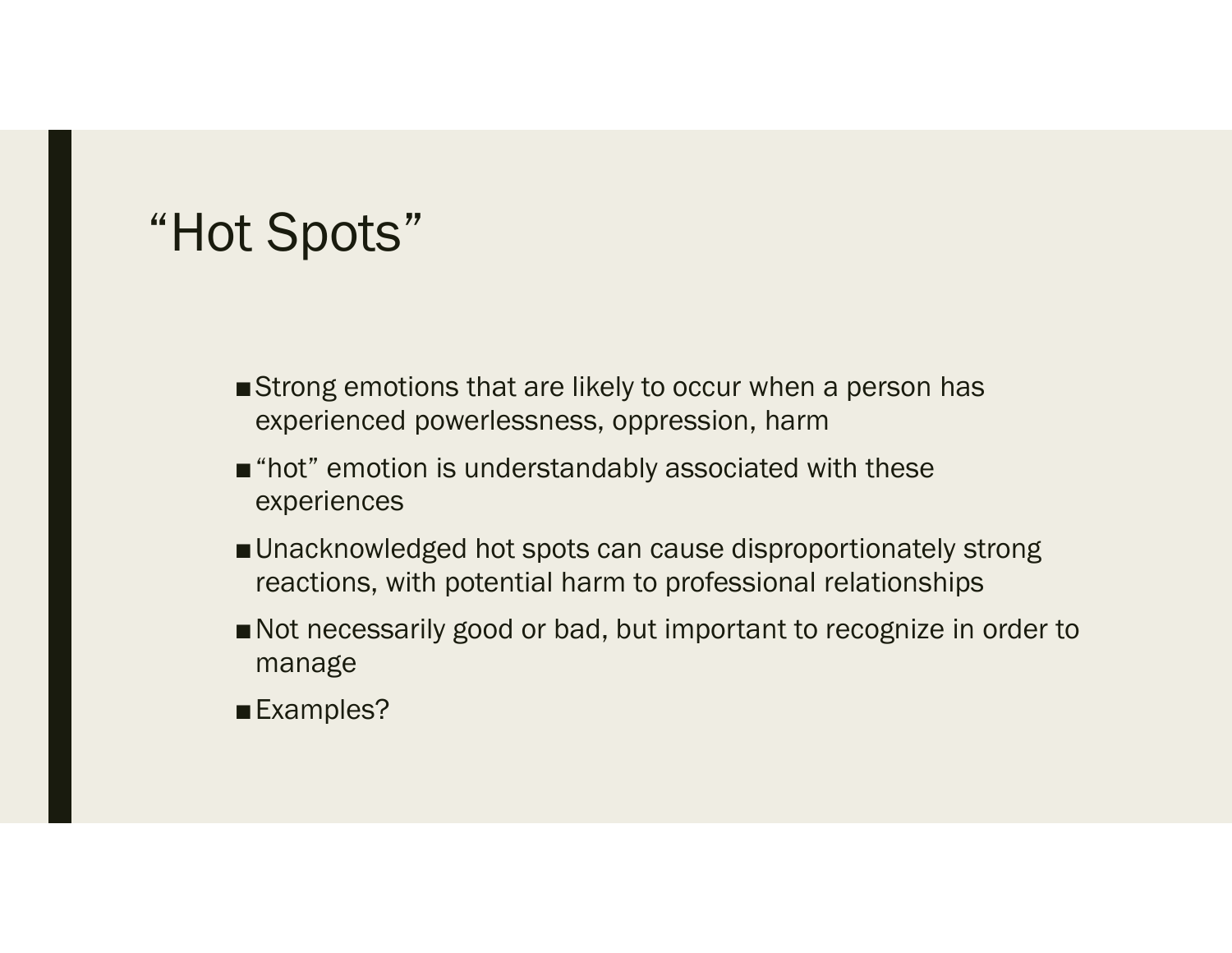#### "Hot Spots"

- ■Examples of "hot spots" that would be likely to evoke strong emotional responses and risk cultural errors:
	- –Almost any politically divisive topic!
	- –Strongly held personal conviction, often shaped by personal trauma, spiritual beliefs, or other experience
	- –Personal vulnerability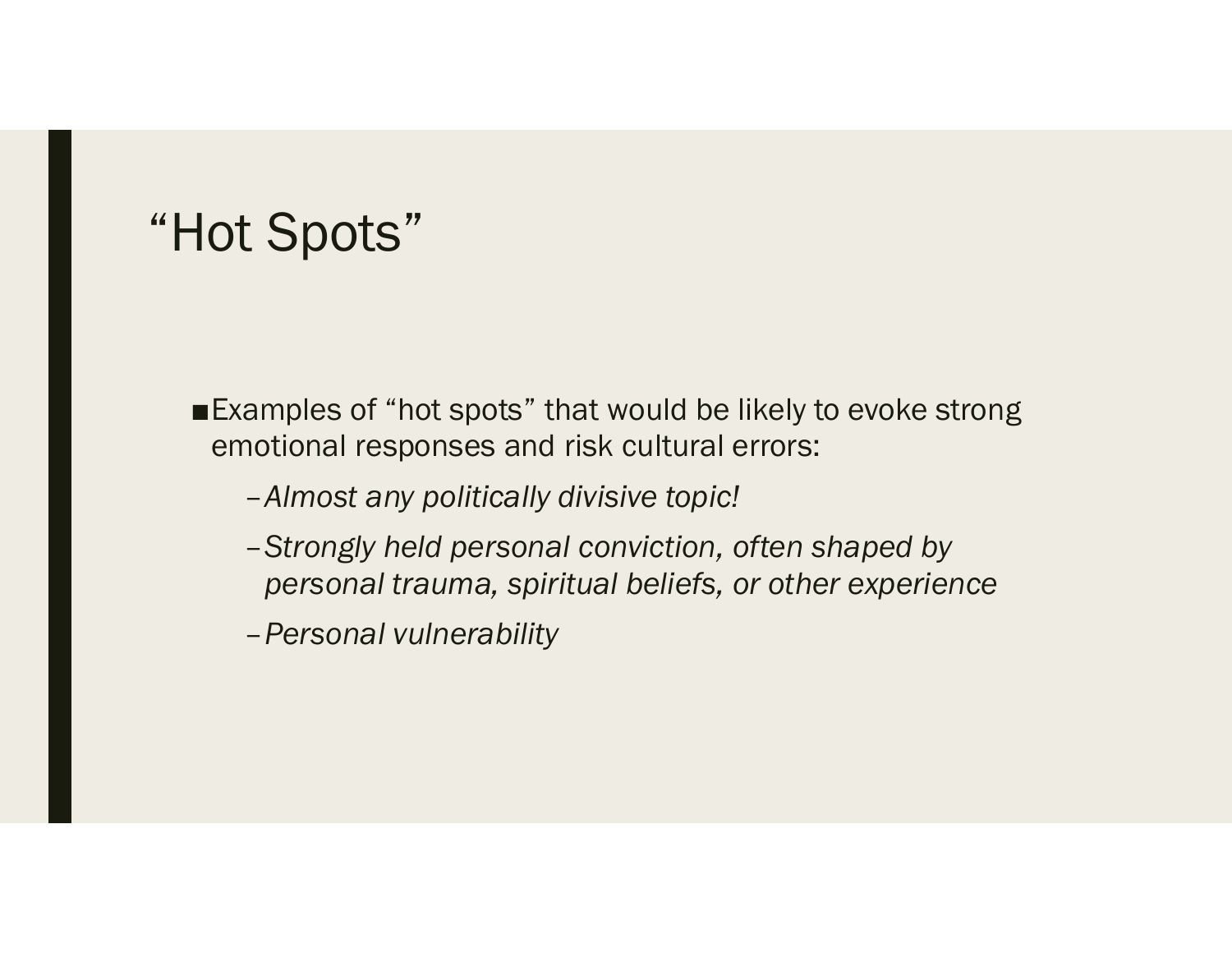#### "Blind Spots"

- "Blind Spots"<br>■Gaps in awareness of relevant cultural information that are<br>filled in with often-unexplored, culturally-based assumptions<br>■Predictably occur across power divides filled in with often-unexplored, culturally-based assumptions "Blind Spots"<br>■Gaps in awareness of relevant cultural informat<br>filled in with often-unexplored, culturally-based<br>■Predictably occur across power divides<br>■Lower-power groups are typically more aware of<br>culture than vice-ve
- 
- ■Lower-power groups are typically more aware of higher-power culture than vice-versa (but not necessarily) Gaps in awareness of relevant cultural information that are<br>filled in with often-unexplored, culturally-based assumption<br>Predictably occur across power divides<br>Lower-power groups are typically more aware of higher-pow<br>cult
- ■We cannot manage something we are not aware of
- ■Blind spots can lead to underestimating potential or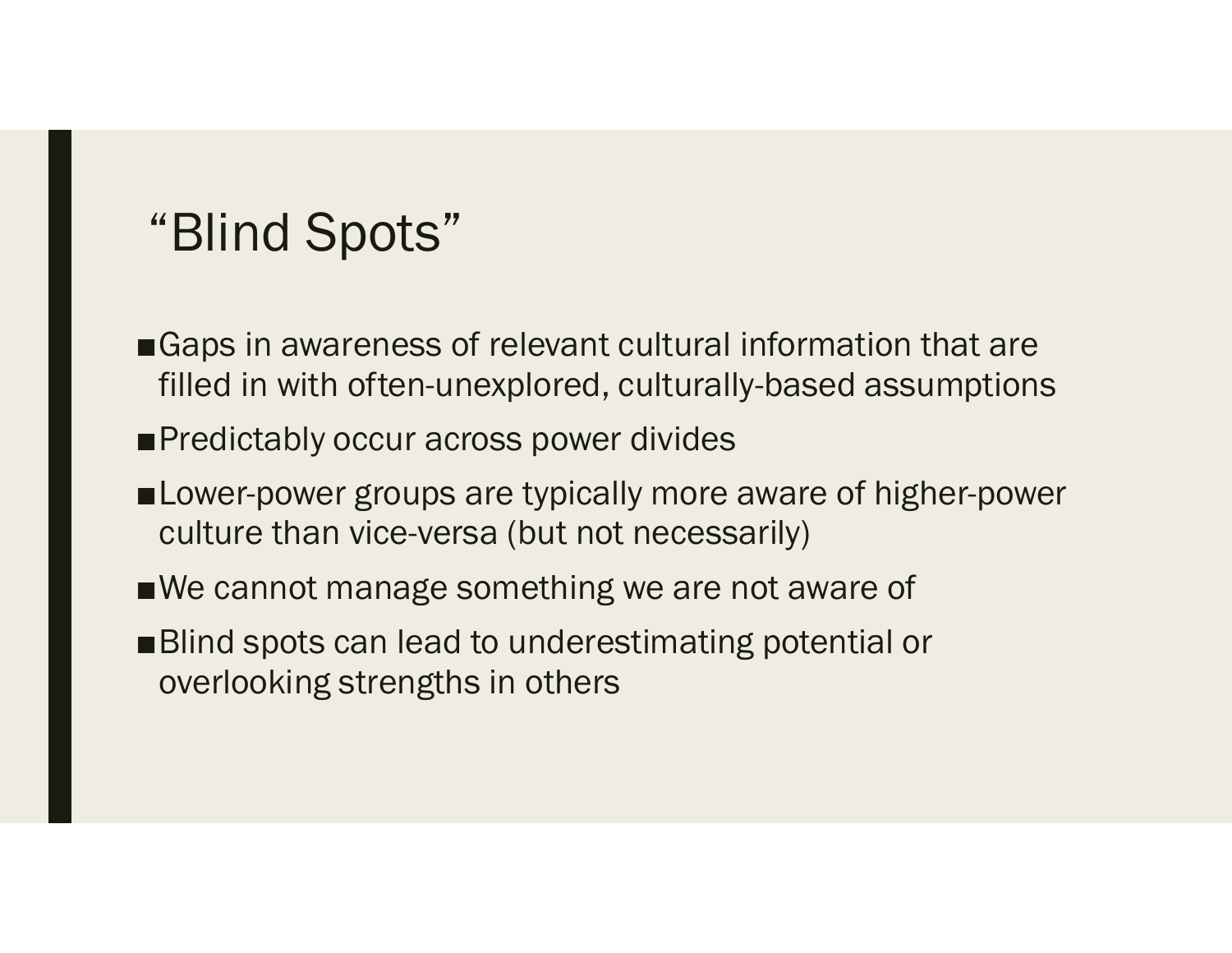#### "Blind Spots"

■Examples of "blind spots" that would be likely to risk cultural errors that could damage a professional relationship:

- –Assumptions about education and related challenges of expense or lack of support within the culture
- –Ease and freedom to engage in business transactions without fear of harassment
- –Perceptions of law enforcement
- –Challenges of transportation. What does it take for a patient who is dependent on bus to arrive on time?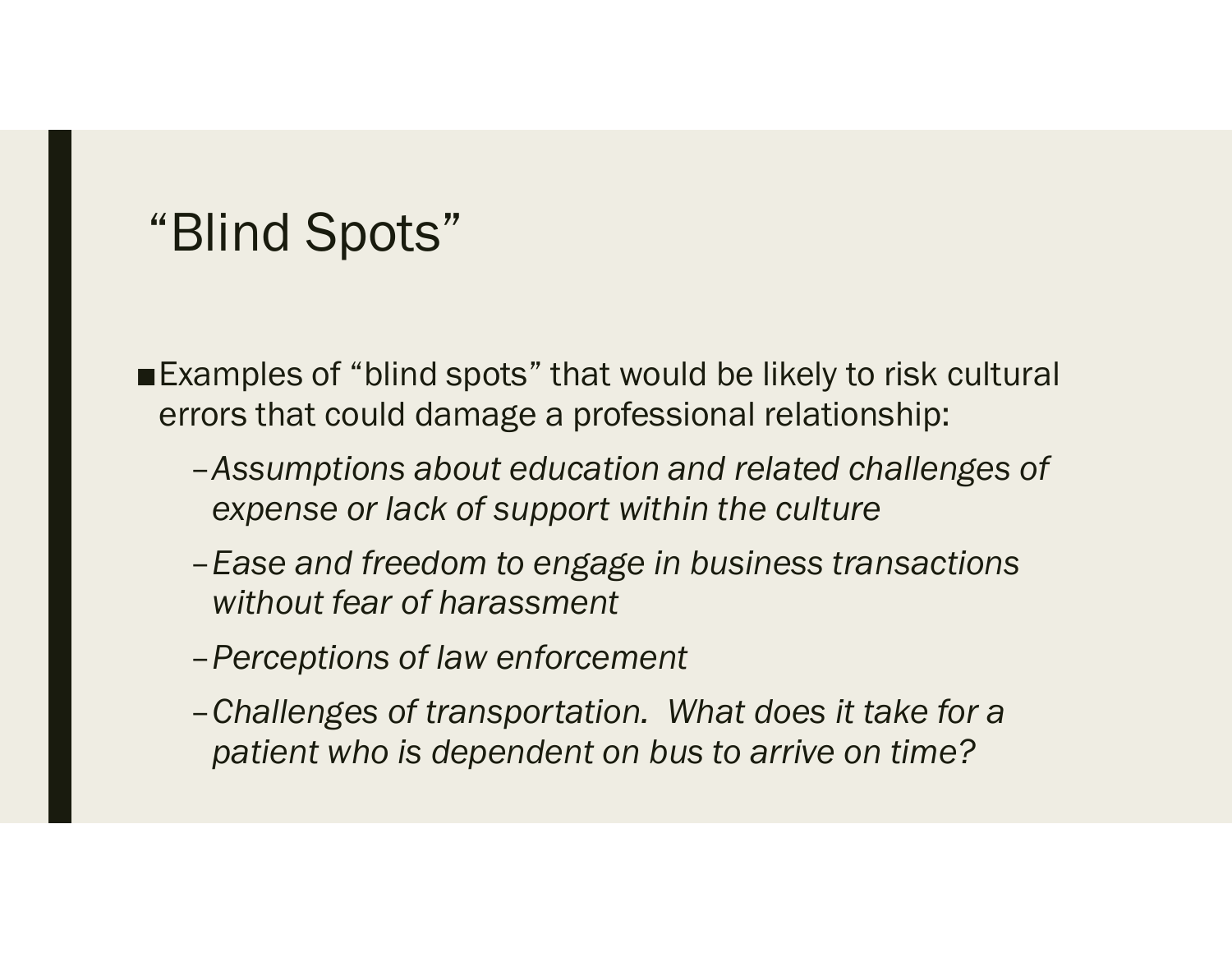#### "Soft Spots"

- ■Soft spots occur when unexamined assumptions lead to deviations from one's usual professional practice, usually in the direction of lowered expectations
- ■May be associated with strong identification with the patient
- ■Can also occur through guilt or pity toward the patient
- ■Usually driven by "blind spots" that are based on unexamined assumptions or attributions about another person's culture
- ■Can result in cultural errors that lead to sub-optimal outcomes and/or microaggressions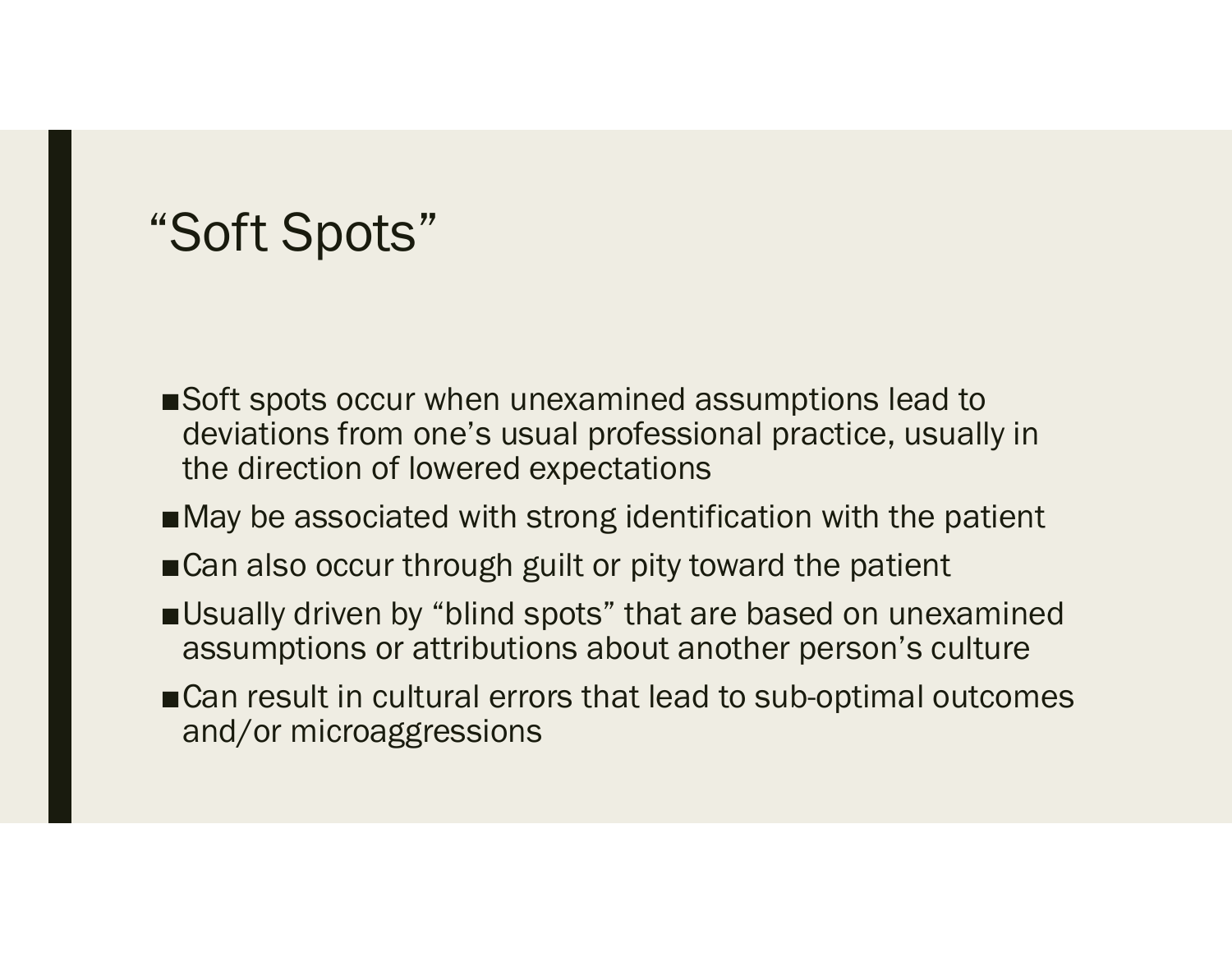#### "Soft Spots"

- ■Examples of "soft spots" that increase risk for cultural (and ethical) errors and increase risk for damage to a professional relationship:
	- ■Consistently going "above and beyond" for a particular patient.
	- ■Failing to enforce or clarify routine practice rules.
	- ■Agreeing to "bend" practice rules.
- ■Deviations from "usual and customary" standards of professional practice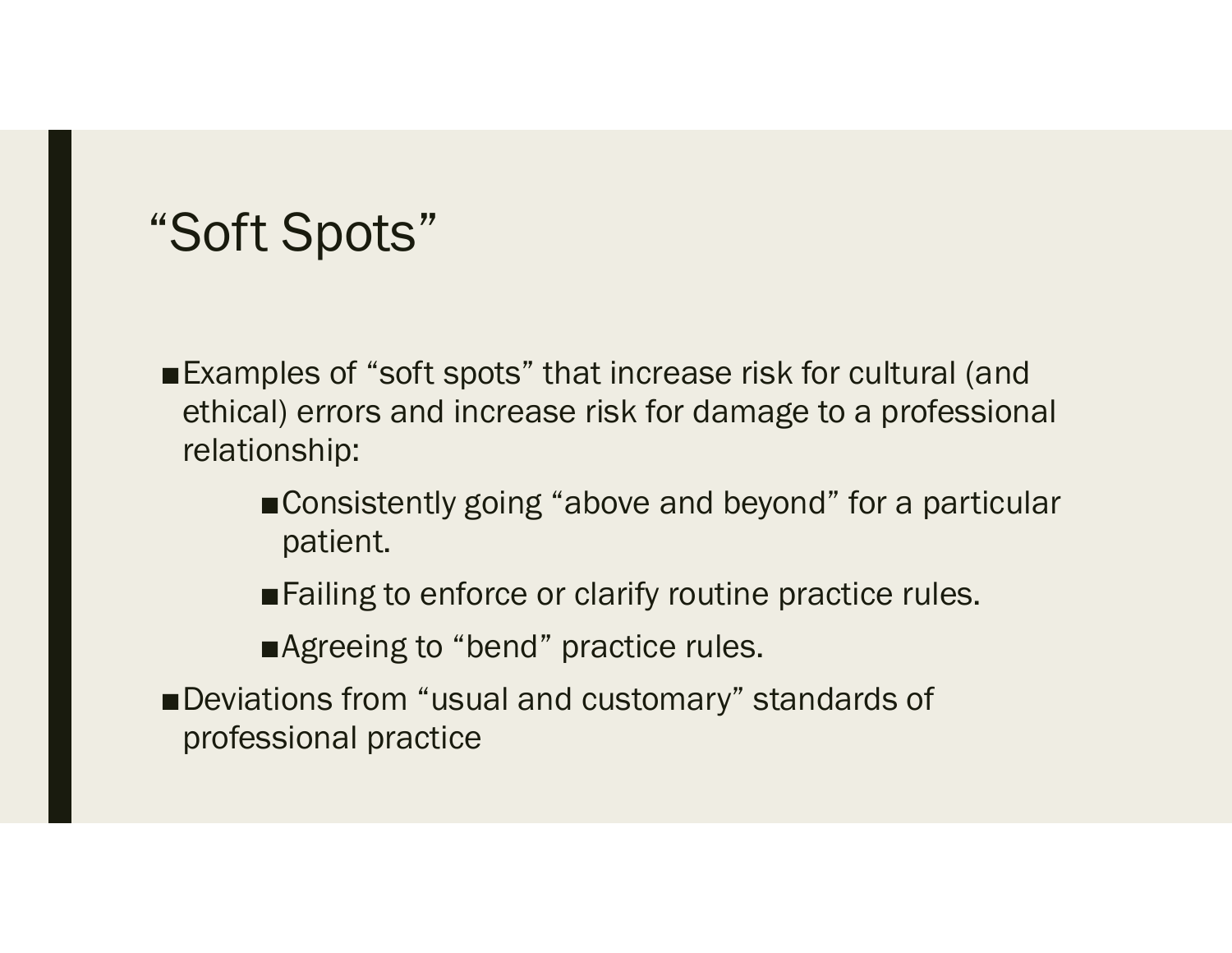#### "Soft Spots"

- ■Deviations from "usual and customary" standards of professional practice result in increased risk for Cultural (and Ethical) errors when
	- –unexpressed resentment builds up over time,
	- –inappropriate power dynamics are reinforced
	- –willingness to work with the patient in the future is affected
- ■Exceptions to "usual and customary" standards should prompt effort to explore ethical implications, and sort out underlying cultural assumptions that might be driving willingness to make an exception.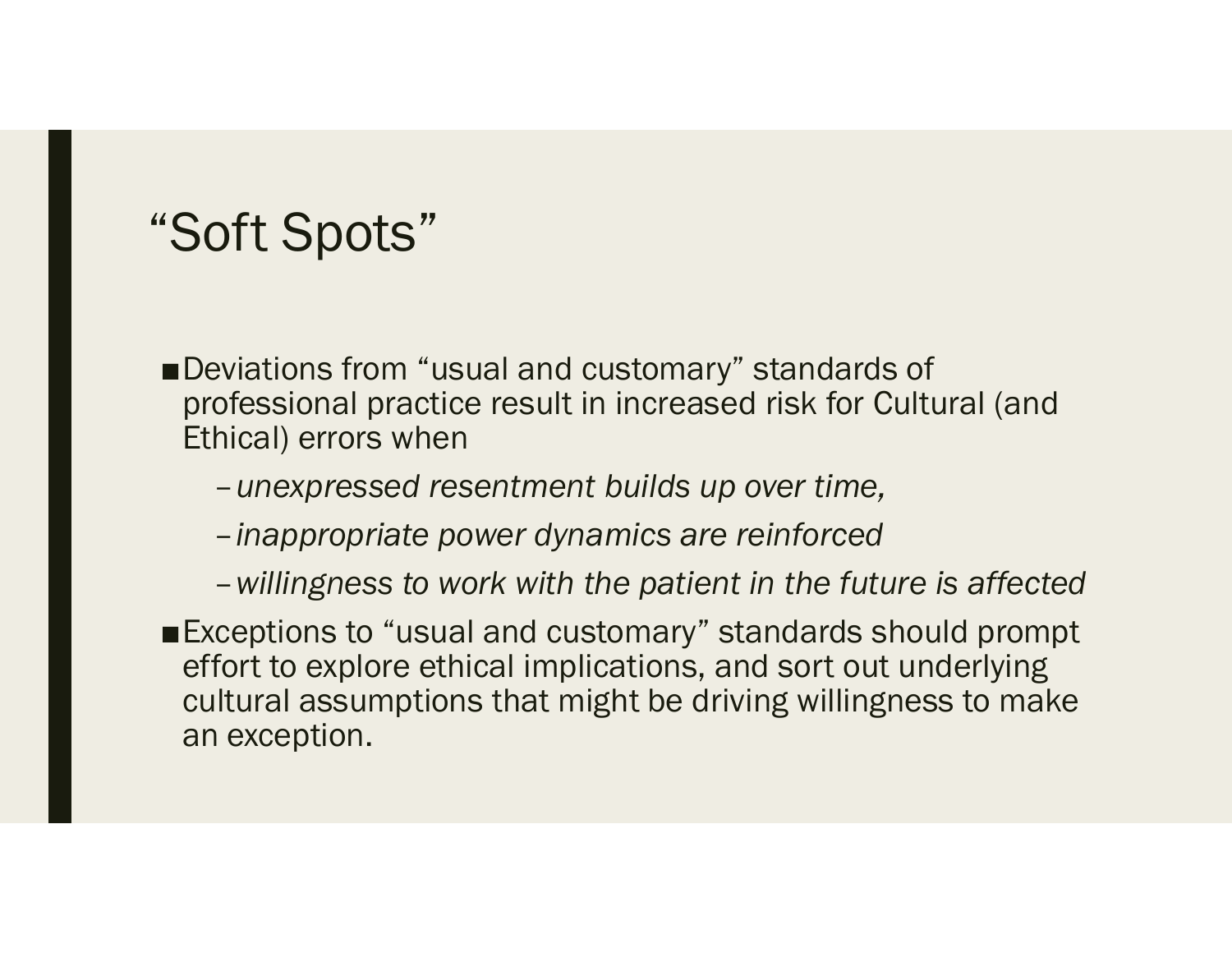#### Applying this analysis to yourself

- ■Assume that everyone has a combination of these "spots"
- Look for examples of strong emotion that have been aroused in you, especially through professional interactions
- Applying this analysis to yourself<br>
■Assume that everyone has a combination of these "spots"<br>
■Look for examples of strong emotion that have been<br>
aroused in you, especially through professional interactions<br>
■Be honest w painful experiences in your past as well as limitations in Applying this analysis to yourself<br>Assume that everyone has a combination of these "spots"<br>Look for examples of strong emotion that have been<br>aroused in you, especially through professional interactions<br>Be honest with your
- ■Be aware of times you may have altered your usual clinical practices for a "special" patient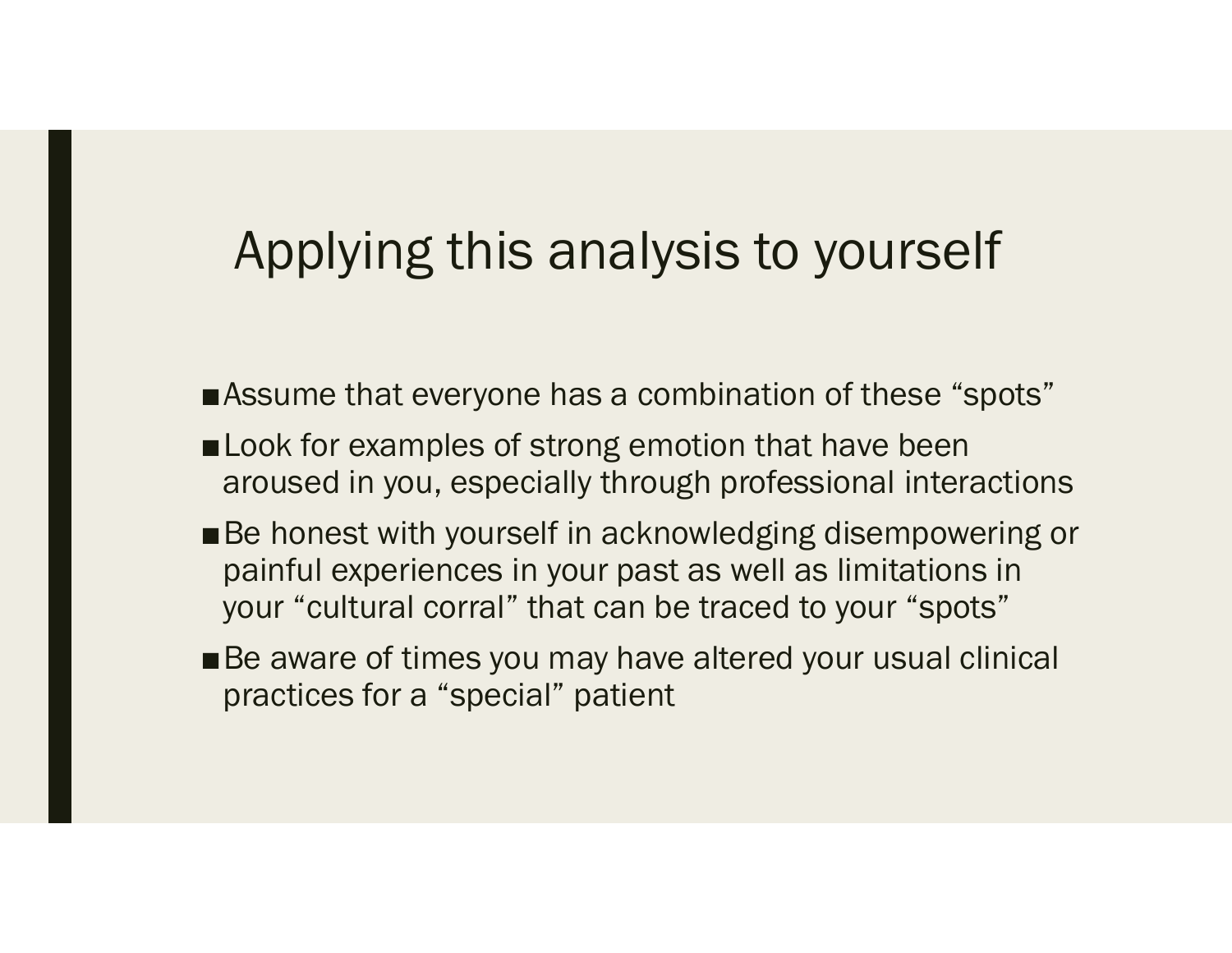#### Cultural Self-assessment

- -<br>
 Provocative Questions<br>
 Provocative Questions<br>
 Use your understanding of your own culture to identify<br>
cultural assumptions that were passed on through your cultural assumptions that were passed on through your own family and cultural community No example the Questions<br>
• your understanding of your own culture to<br>
• your understanding of your own culture to<br>
• family and cultural community<br>
• family and the community or ethnic culture<br>
• identify<br>
■ e.g., "How w
	- –Some of these items may show contrast between family culture and the community or ethnic culture with which you identify
		-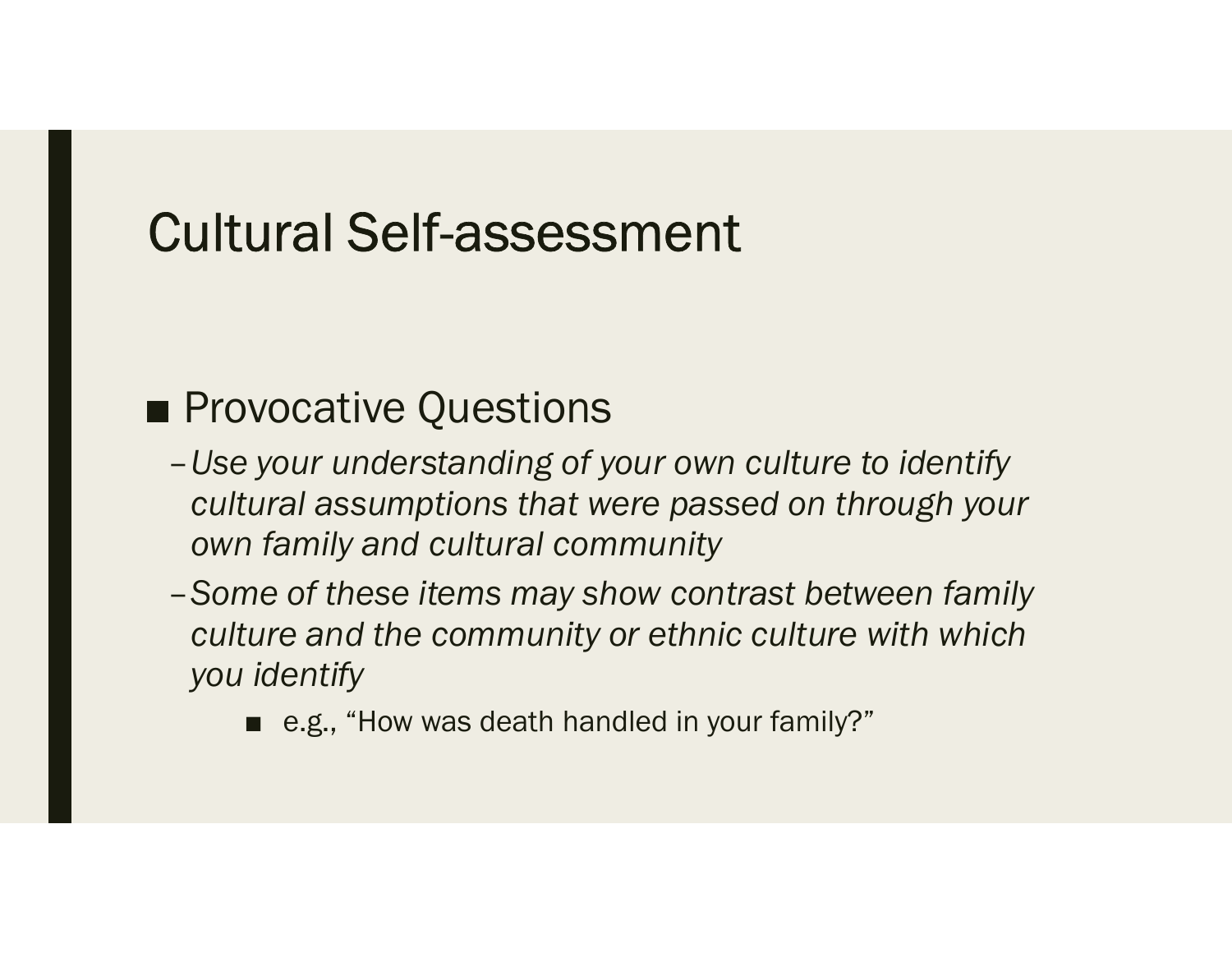#### Provocative Questions

■What was the attitude toward education in your family?

■Describe an experience when you became acutely aware of cultural differences between yourself and those around you.

■Describe an experience when you became aware of cultural differences between how you were raised and how you had developed as an adult.

■Describe a professional experience in which you made a "cultural error."

■Describe a prejudice or bias that you acquired in childhood.

■Describe a time when you felt shame about some aspect of your family of origin.

■Describe a time when you felt hurt or damaged by cultural blindness on someone else's part.

■What were your family's attitudes toward "independence" vs. "interdependence"?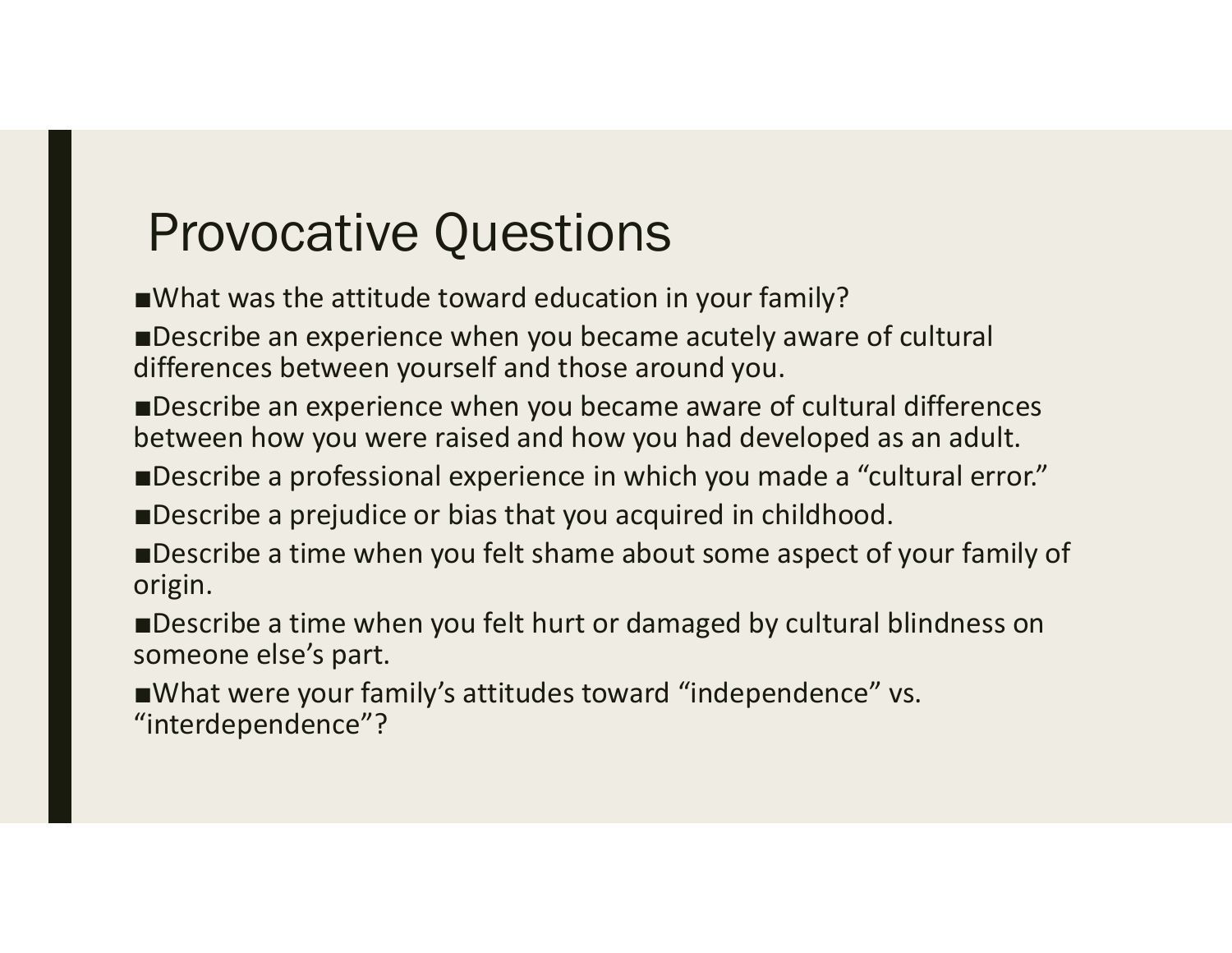# INTERSECTIONALITY INTERSECTIONALITY<br>Influences on YOUR cultural identity<br>Social Class Sexual Gender Identity Education

| <b>INTERSECTIONALITY</b><br>Influences on YOUR cultural identity |                                 |                                   |                        |  |  |  |
|------------------------------------------------------------------|---------------------------------|-----------------------------------|------------------------|--|--|--|
| <b>Social Class</b>                                              | Sexual<br>Orientation           | <b>Gender Identity Education</b>  | Level                  |  |  |  |
| <b>Family Role</b>                                               | Looks / Body<br>Type            | Geographic<br>origin              | <b>Veteran status</b>  |  |  |  |
| Profession /<br>Work /<br><b>Retirement</b>                      | <b>Political</b><br>affiliation | <b>Religion /</b><br>Spirituality | Health /<br>Disability |  |  |  |
| <b>Survivor status</b>                                           | Race                            | Ethnicity                         | Age                    |  |  |  |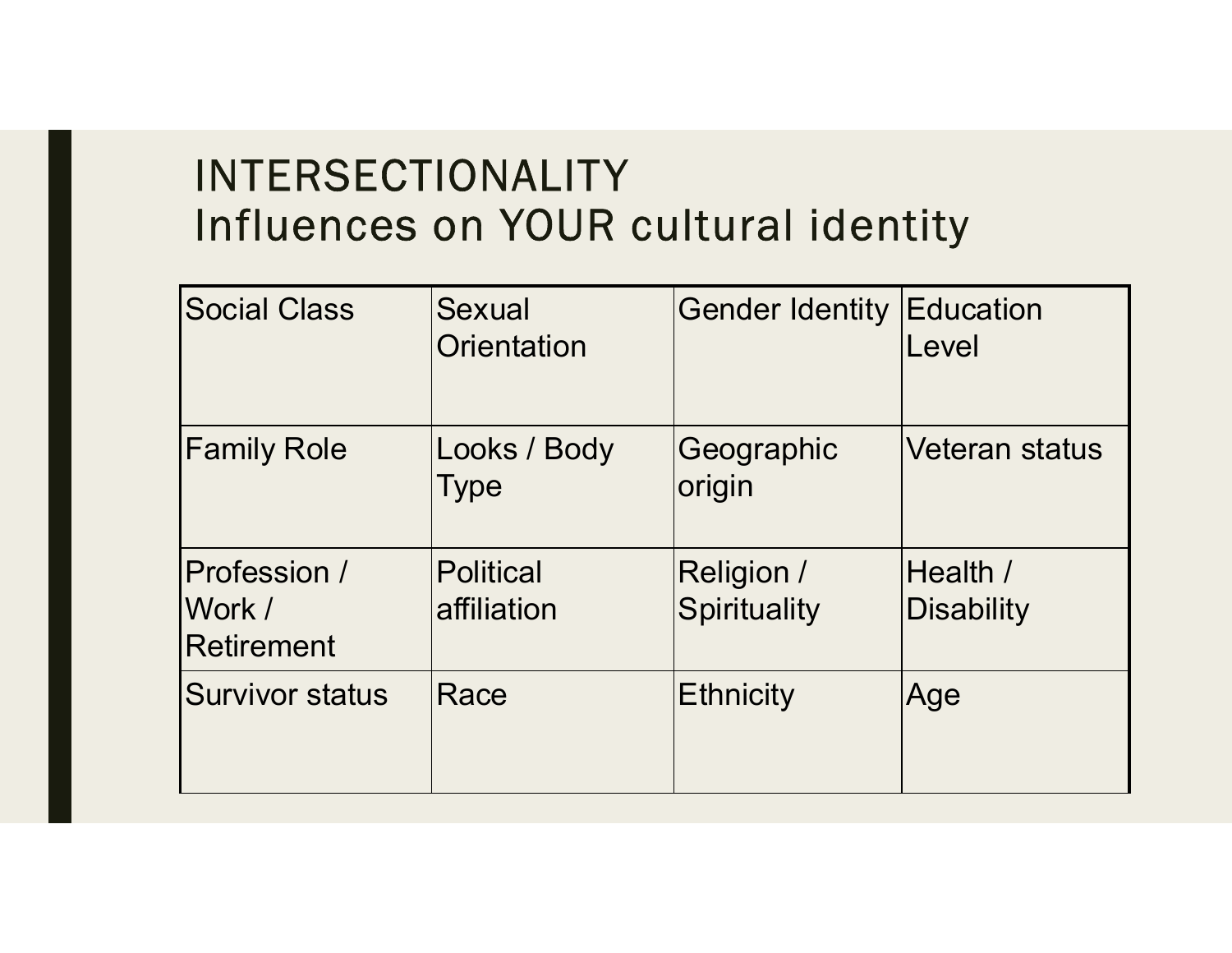#### Cultural Self-assessment

- -<br>
→ How does your cultural identity reflect<br>
→ How does your cultural identity reflect<br>
→ Power and Disempowerment Power and Disempowerment
	- –Consider how your own identity might be related to
		- ■Hot spots
		- ■Blind spots
		- ■Soft spots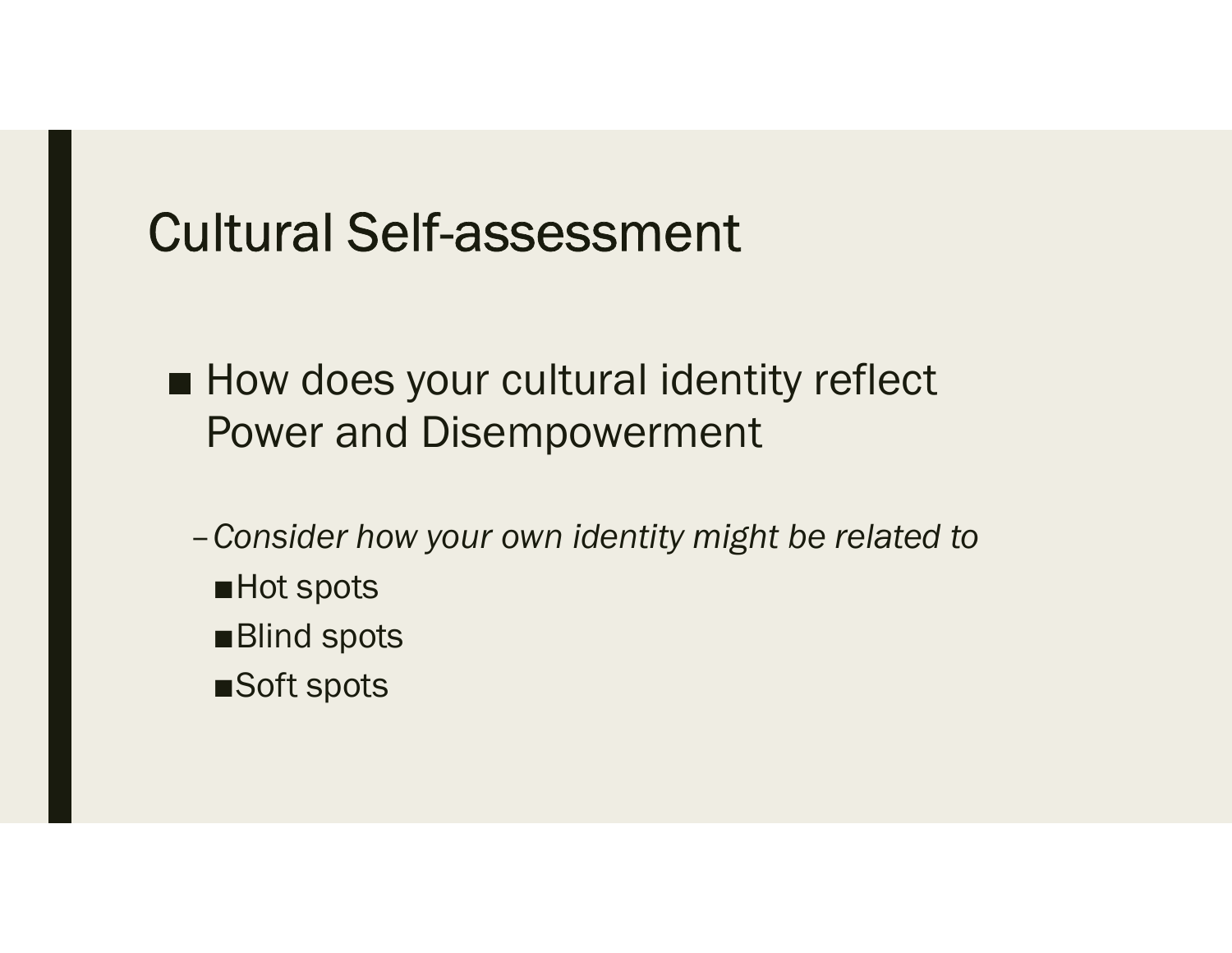#### Assessment of Power and Disempowerment

|                                             | <b>Assessment of Power</b><br>and Disempowerment |                                   |                        |
|---------------------------------------------|--------------------------------------------------|-----------------------------------|------------------------|
| <b>Social Class</b>                         | <b>Sexual</b><br>Orientation                     | <b>Gender Identity Education</b>  | Level                  |
| <b>Family Role</b>                          | Looks / Body<br>Type                             | Geographic<br>origin              | <b>Veteran status</b>  |
| Profession /<br>Work /<br><b>Retirement</b> | <b>Political</b><br>affiliation                  | <b>Religion /</b><br>Spirituality | Health /<br>Disability |
| Survivor status                             | Race                                             | <b>Ethnicity</b>                  | Age                    |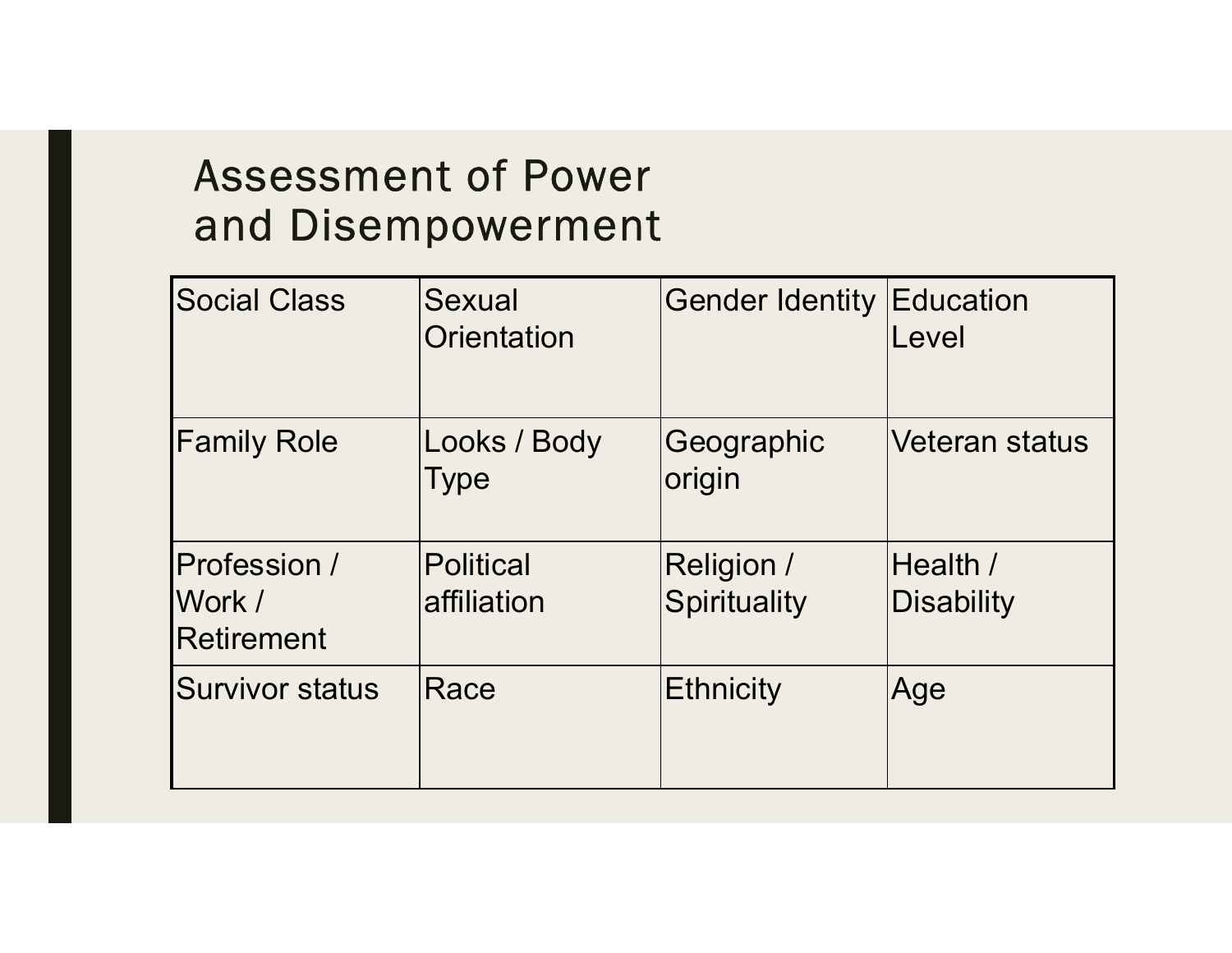### LOCAL

RLP: Reflective Local Practice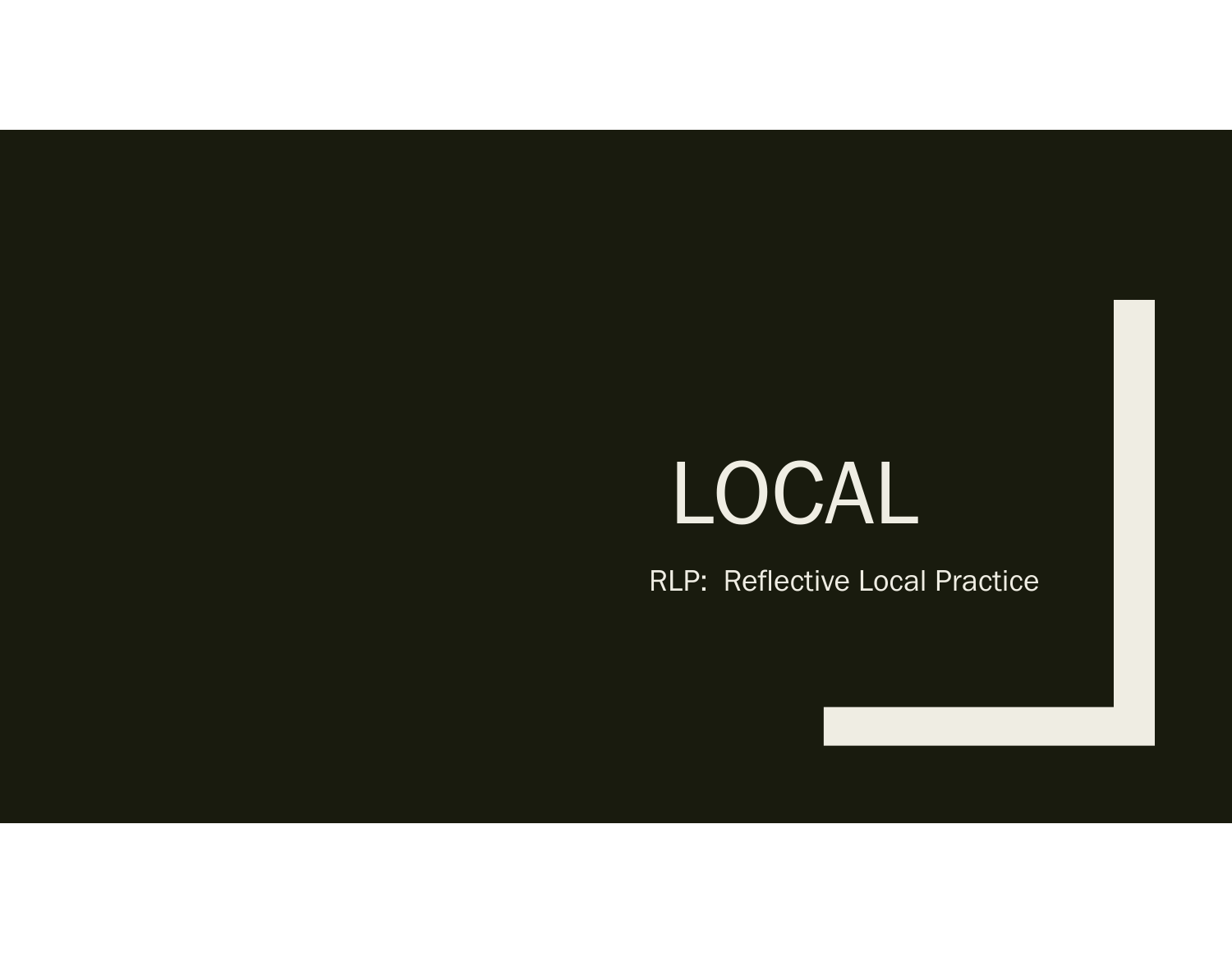# Local: Geographically-specific content information Local: Geographically-specific<br>
content information<br>
What are the most common "cultures" that you see in your<br>
Do you know much about the history of those cultures? **Local: Geographically-specific**<br> **content information**<br>
■What are the most common "cultures" that you see in your<br>
practice?<br>
■Do you know much about the history of those cultures?<br>
■Are there some "cultures" that you fa

- practice?
- ■Do you know much about the history of those cultures?
- ■Are there some "cultures" that you failed to recognize as cultural communities?
- other neighborhoods?
- ■Can you identify opportunities to seek out experiences in learning about cultures other than your own?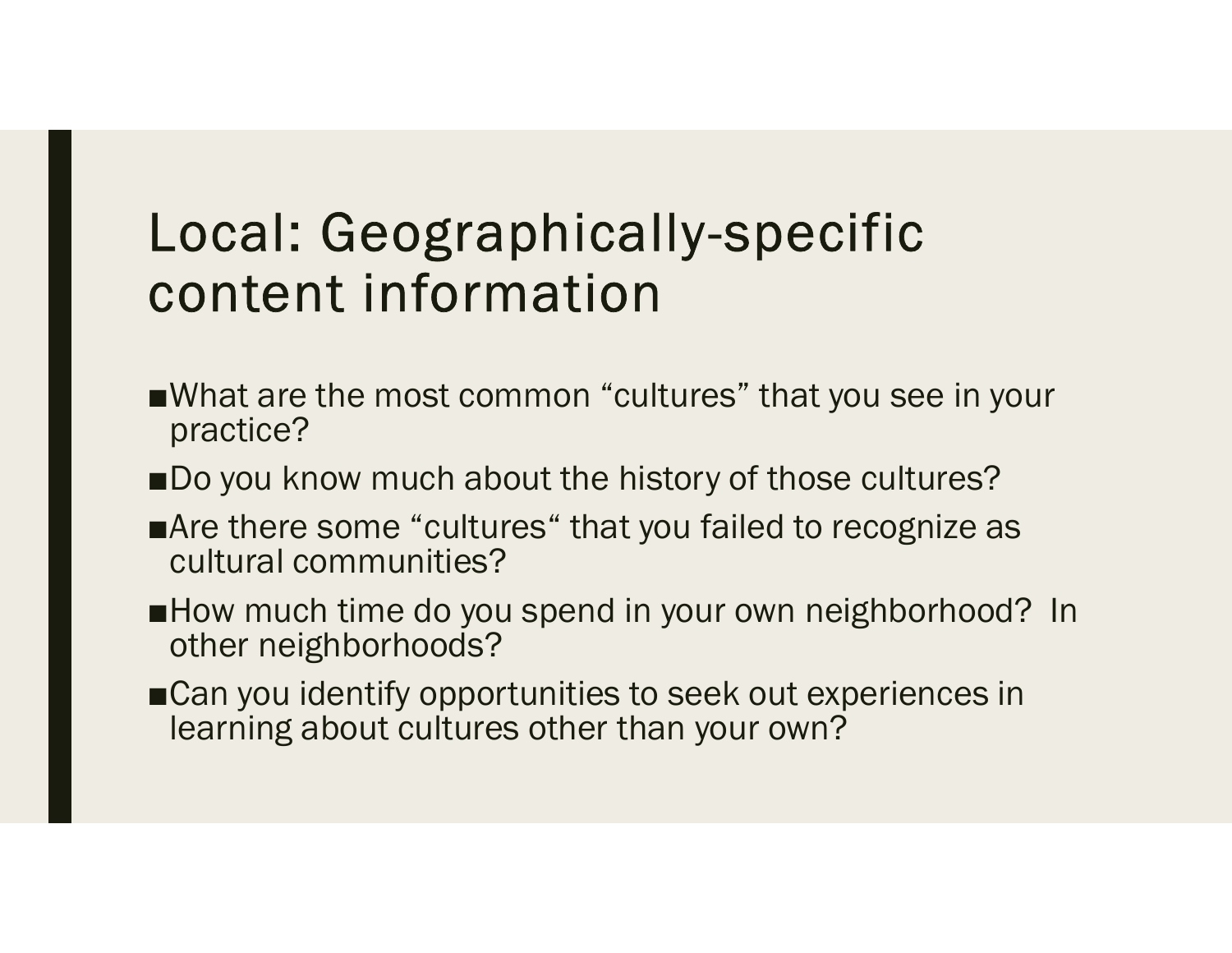# SUGGESTIONS for enhancing your<br>familiarity with LOCAL culture familiarity with LOCAL culture SUGGESTIONS for enhal<br>amiliarity with LOCAL c<br>■ Learn relevant history<br>■ Get out of your neighborhood<br>■ Movies, literature, poetry, visual art, foo <br> **SUGGESTIONS for enhancing<br>
amiliarity with LOCAL culture**<br>
<br> **Example to a gradity**<br>
<br> **Example to a gradity of your neighborhood**<br> **Example to your neighborhood**<br> **Example to Seek out a "Cultural Plunge"** SUGGESTIONS for enhancing your<br>
amiliarity with LOCAL culture<br>
■ Learn relevant history<br>
■ Get out of your neighborhood<br>
■ Movies, literature, poetry, visual art, food<br>
■ Seek out a "Cultural Plunge"<br>
■ Take every piece o SUGGESTIONS for enhanc<br>
amiliarity with LOCAL cult<br>
■ Learn relevant history<br>
■ Get out of your neighborhood<br>
■ Movies, literature, poetry, visual art, food<br>
■ Seek out a "Cultural Plunge"<br>
■ Take every piece of learning CUGGESTIONS for enhancing your<br>
amiliarity with LOCAL culture<br>
■ Learn relevant history<br>
■ Get out of your neighborhood<br>
■ Movies, literature, poetry, visual art, food<br>
■ Seek out a "Cultural Plunge"<br>
■ Take every piece o

- 
- 
- 
- 
- testing **a miliarity with LOCAL culture**<br>
■ Learn relevant history<br>
■ Get out of your neighborhood<br>
■ Movies, literature, poetry, visual art, food<br>
■ Seek out a "Cultural Plunge"<br>
■ Take every piece of learning as something to be ■ Learn relevant history<br>■ Get out of your neighborhood<br>■ Movies, literature, poetry, visual art, foo<br>■ Seek out a "Cultural Plunge"<br>■ Take every piece of learning as somethitesting<br>■ Listen for unique language and vocabu ■ Learn relevant history<br>
■ Get out of your neighborhood<br>
■ Movies, literature, poetry, visual art, foo<br>
■ Seek out a "Cultural Plunge"<br>
■ Take every piece of learning as somethi<br>
testing<br>
■ Listen for unique language and
- 
- 
-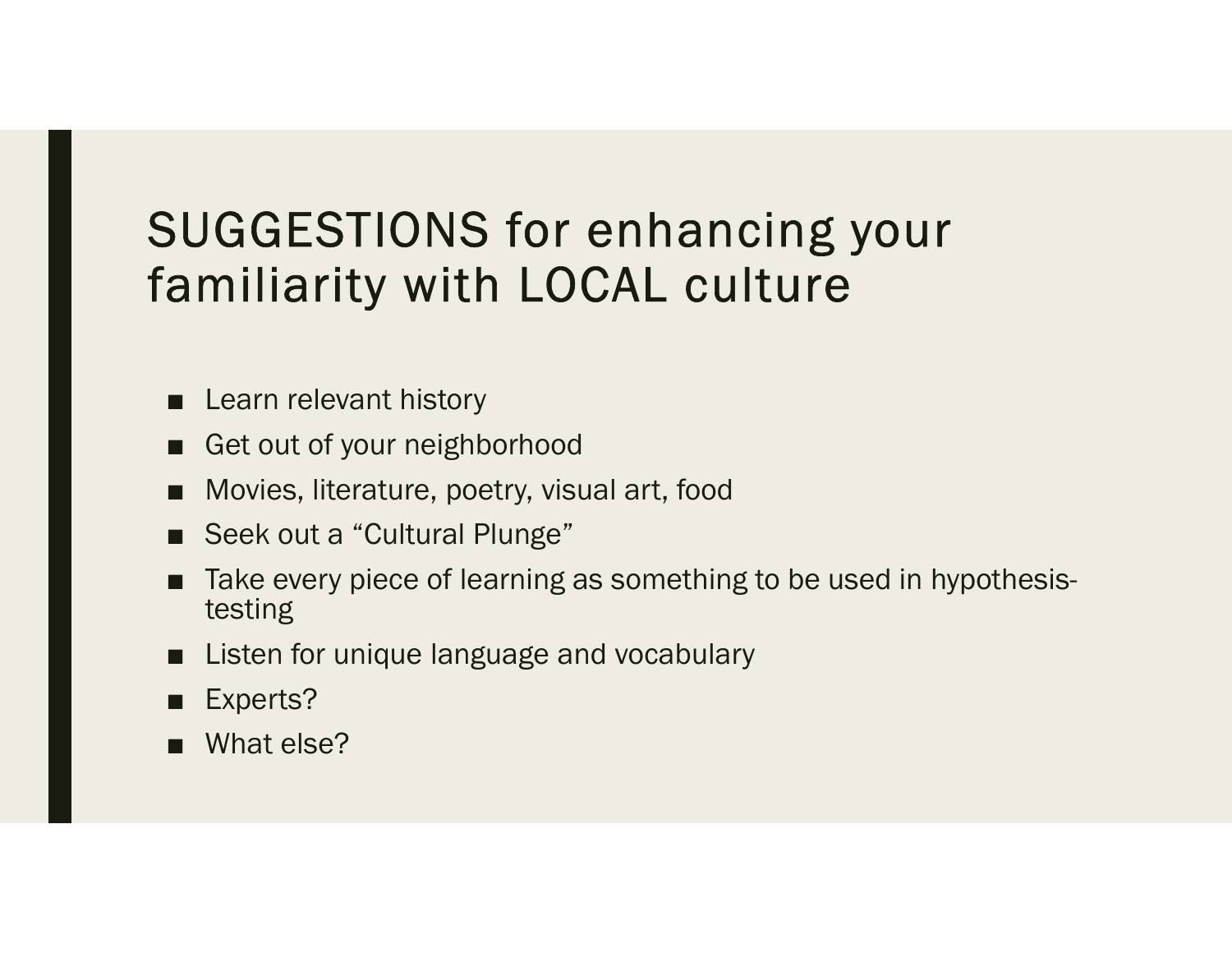# LOCAL cultural knowledge

- ■What local cultural groups do I need to be better informed about?
- ■How can I learn more?
- ■How will I know when I know enough?
- ■Am I an observer? Or a participant?
- ■How generalizable is the information?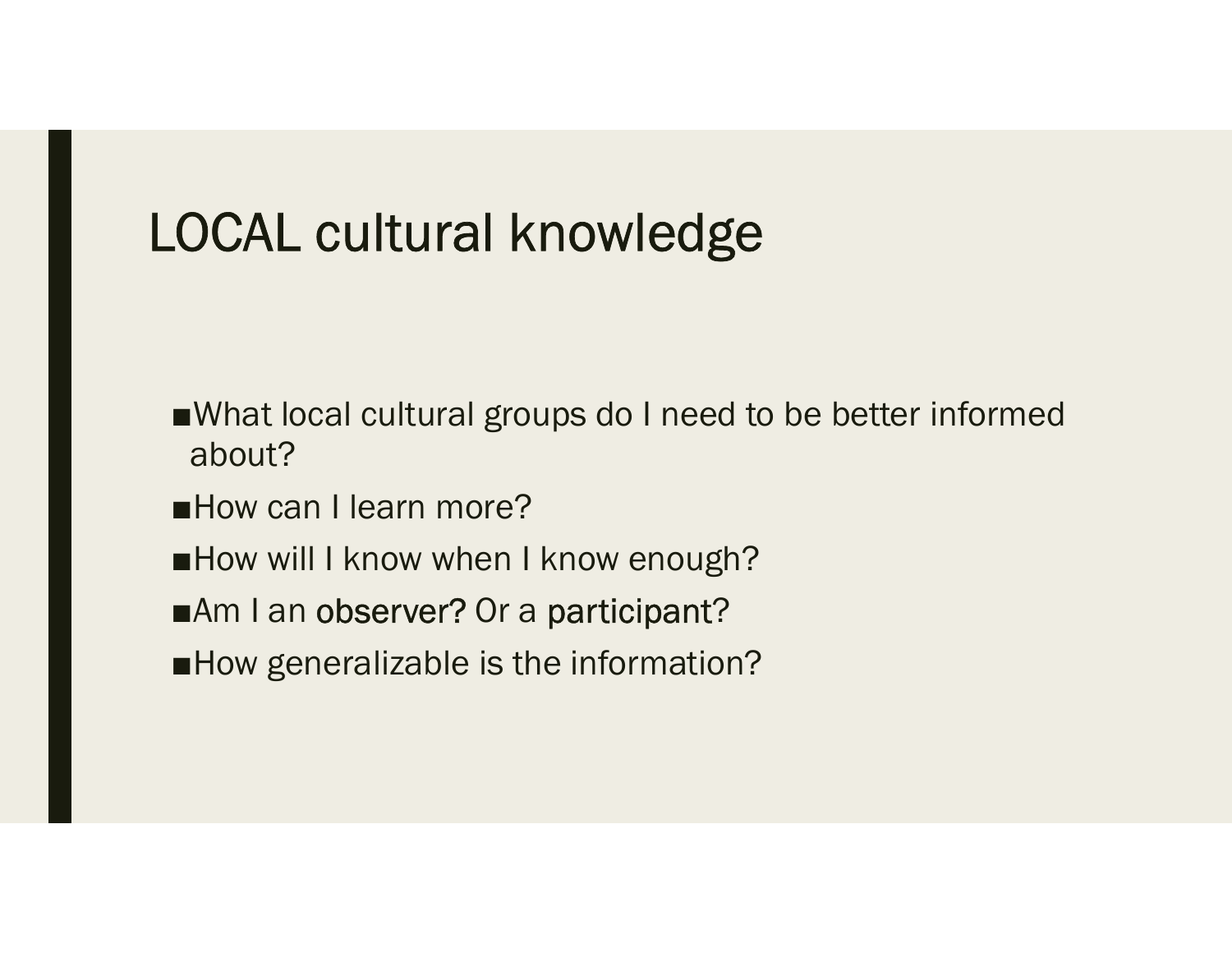### PRACTICE

RLP: Reflective Local Practice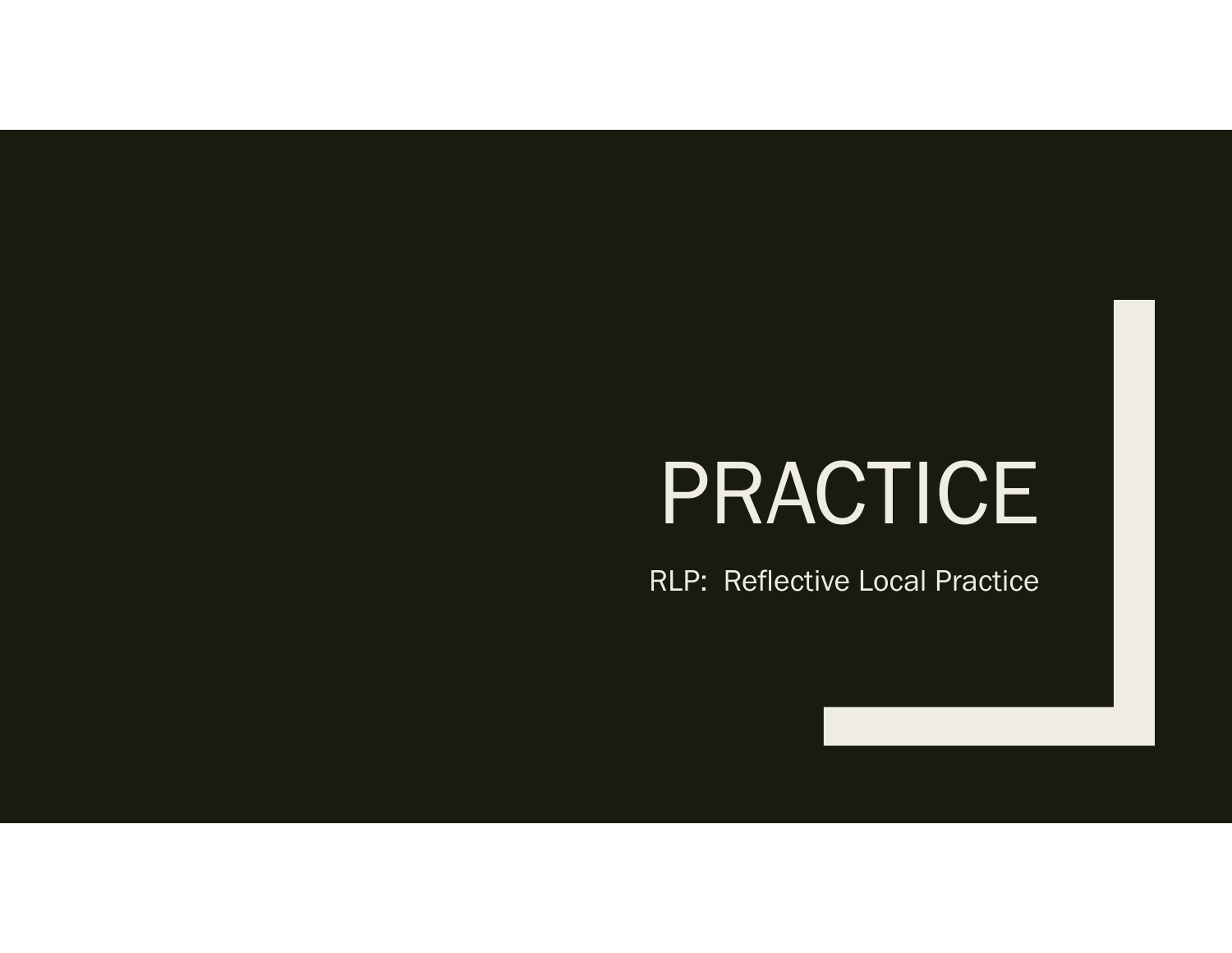# Development of culturally sensitive practice **Development of culturally sensitive practice**<br>■ Make it a PROFESSIONAL HABIT to place patient's issues in a cultural context<br>- routinely incorporate discussion of culture in professional interactions<br>- Come up with a ROU

- -
- Example 19 The Control of Culturally Sensitive practice<br>
Make it a PROFESSIONAL HABIT to place patient's issues in a cultural context<br>
 routinely incorporate discussion of culture in professional interactions<br>
 Come up w **Development of culturally sensitive practice**<br>
Make it a PROFESSIONAL HABIT to place patient's issues in a cultural context<br>
- routinely incorporate discussion of culture in professional interactions<br>
- Come up with a ROU standard practice

**Development of culturally sensitive practice**<br>
■ Make it a PROFESSIONAL HABIT to place patient's issues in a cultural context<br>
- routinely incorporate discussion of culture in professional interactions<br>
- Come up with a patient or their support system.<br>4. – "Tell me about your growing up. What was your family like?" ■ Make it a PROFESSIONAL HABIT to place patient's issues in a cultural context<br>
- routinely incorporate discussion of culture in professional interactions<br>
- Come up with a ROUTINE QUESTION that you can include as part of

- 
- "How would other people in your [cultural] community handle this issue?
- "What do I need to know about you and your background to better understand what is going on for you right now?
-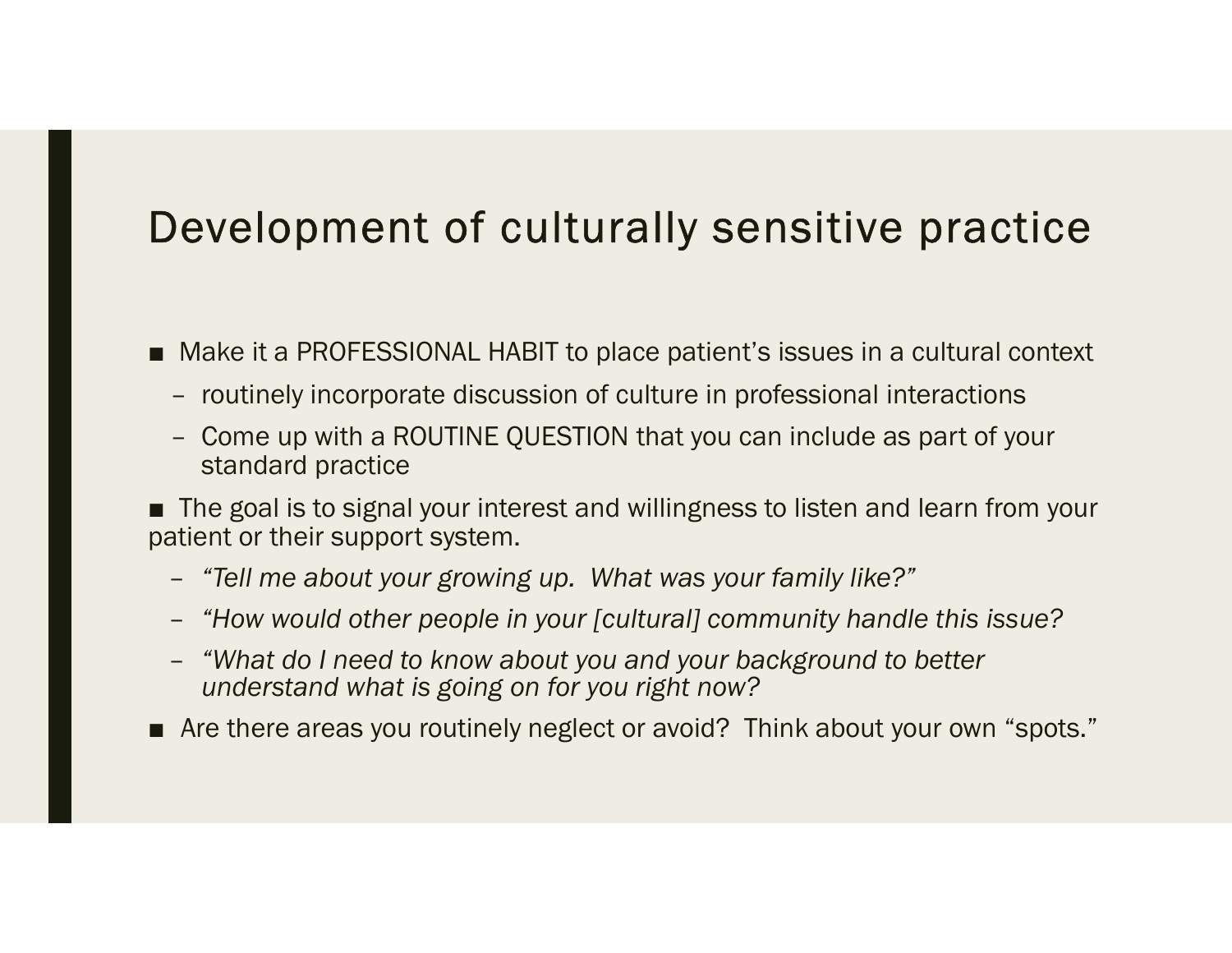#### Standard Assessment of PATIENT'S cultural identity

| <b>Standard Assessment of PATIENT'S</b><br>cultural identity |                                 |                                   |                        |  |  |  |
|--------------------------------------------------------------|---------------------------------|-----------------------------------|------------------------|--|--|--|
| <b>Social Class</b>                                          | Sexual<br>Orientation           | <b>Gender Identity Education</b>  | Level                  |  |  |  |
| <b>Family Role</b>                                           | Looks / Body<br>Type            | Geographic<br>origin              | <b>Veteran status</b>  |  |  |  |
| Profession /<br>Work /<br><b>Retirement</b>                  | <b>Political</b><br>affiliation | <b>Religion /</b><br>Spirituality | Health /<br>Disability |  |  |  |
| <b>Survivor status</b>                                       | Race                            | Ethnicity                         | Age                    |  |  |  |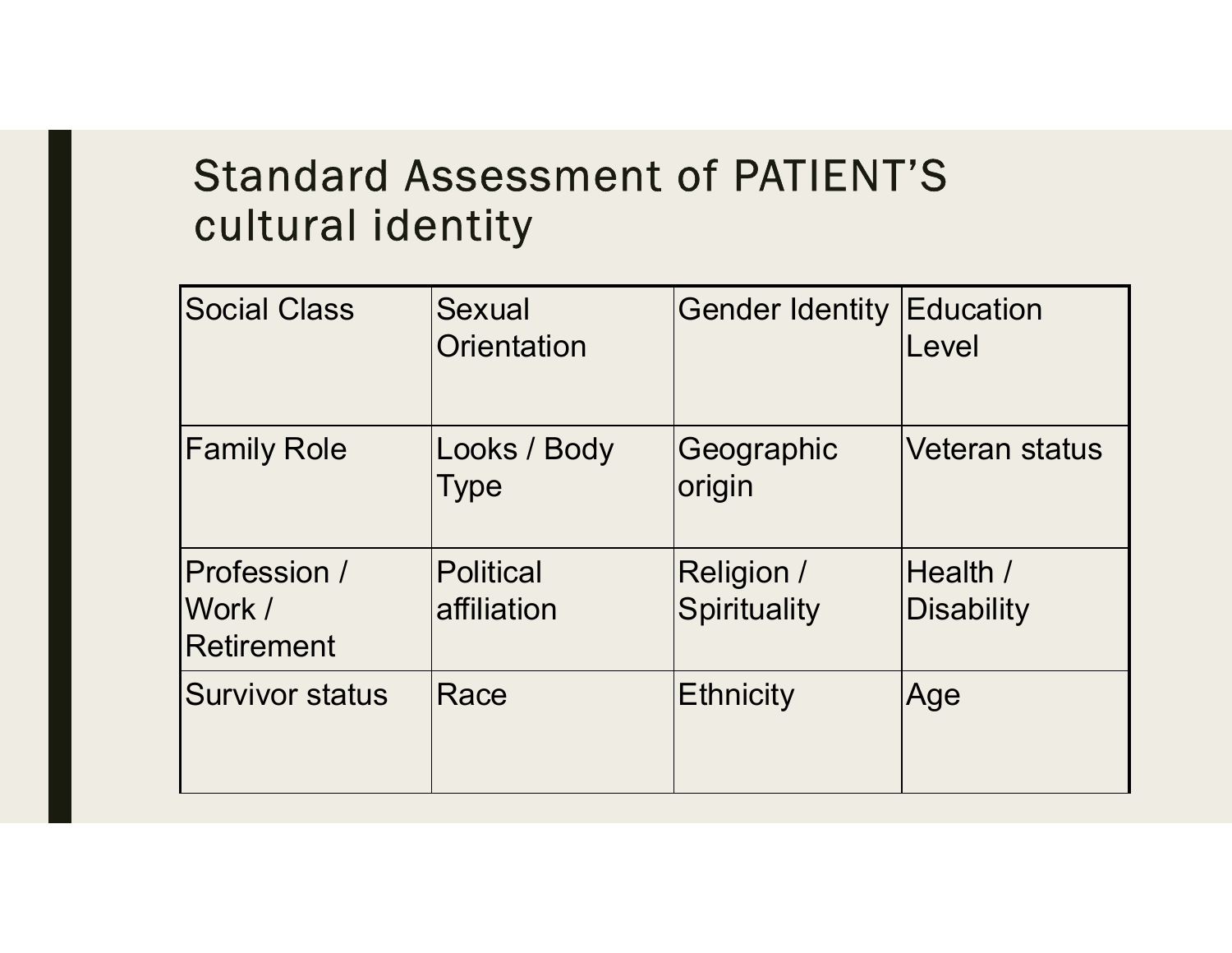#### Inclusive language

- Not and the language we use signals our willingness to hear the things that are<br>■ The language we use signals our willingness to hear the things that are<br>■ Use of personal pronouns difficult for a patient to express
- 
- nclusive language<br>■ The language we use signals our willingness to hear the things that are<br>difficult for a patient to express<br>■ Use of personal pronouns<br>— Given your professional style and characteristics, how would you - Given your professional style and characteristics, how would you signal vour willingness to learn about your patient's preferred personal pronouns? ■ In language we use signals our willingness to hear the things that are<br>
difficult for a patient to express<br>
■ Use of personal pronouns<br>
- Given your professional style and characteristics, how would you signal<br>
your wil

to share with your patients

- If so, why?
- If not, why not? What cultural information would NOT be appropriate to share with a patient?